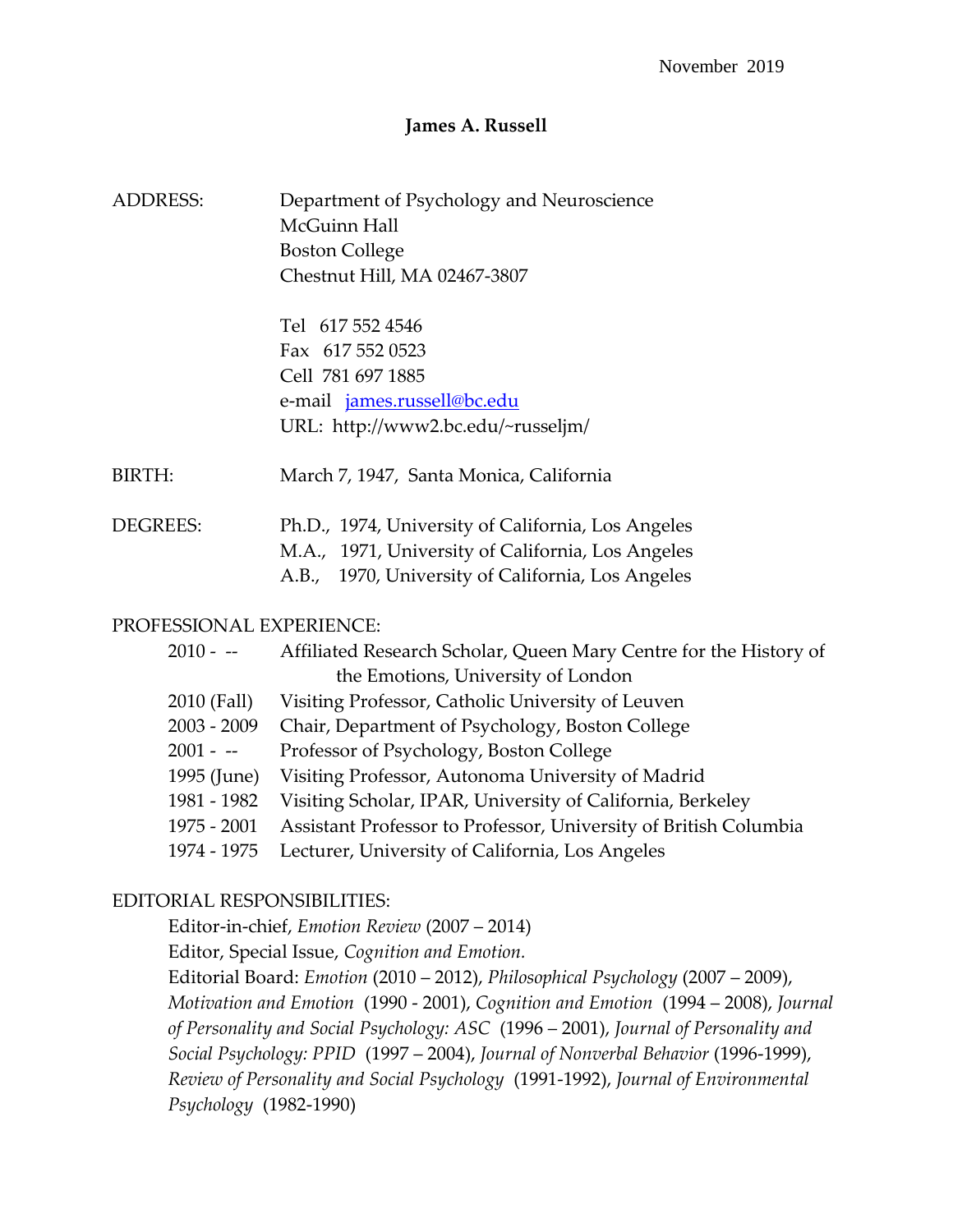## **HONORS**

Killam Research Prize Killam Senior Fellowship UBC Alumni Prize for Research in the Social Sciences UCLA Chancellor's Fellowship

## PROFESSIONAL AFFILIATIONS

Fellow, American Psychological Association Fellow, Association for Psychological Science Member, International Society for Research on Emotion Member, Society for Personality and Social Psychology Member, Society for Affective Science

## OTHER PROFESSIONAL ACTIVITIES:

Invited Keynote Speaker: Affective Computing & Intelligent Interaction (San Antonio, 24-26 Oct 2017); Japanese Psychological Association (Kyoto, Japan, September 9-12, 2014); Western Psychological Association (Vancouver, Canada, May 3-6, 2007); International Society for Research on Emotion (Cuenca, Spain, June 20-24, 2002).

Colloquium Speaker: UC Berkeley; U Penn; New York State Psychiatric Institute; Doshisha U; Columbia; McGill; Autonoma U Madrid; U Mass, Boston; U Mass, Amherst; U Amsterdam; Northeastern; Yale; U Geneva; U Leuven; U Ghent; U Lisbon; U Stockholm; Oxford; U London; Brock U; Emmanuel College; U Glasgow, Loyola U Andalucia.

Executive Committee, ISRE, 2009 –2014

Member, NIH BBBP4 grants review panel, 2002 -03.

Member, NSF Social Psychology grants review panel, 2000-2001.

Coordinator, NATO Advanced Research Workshop, Almagro, Spain, May 1994. Organizer and Co-chairman, 7th EDRA, Vancouver, B.C., May, 1976.

# SOURCES OF FUNDING

Hong Kong Research Grants Council, 2017-2019 Ministerio of Spain, 2015 – 2017; 2018 - 2021 NSF, 2004 – 2010; 2009-2013; 2010-2014 Boston College, 2001 – 2004; 2014; 2016-18 Social Sciences and Humanities Research Council of Canada, 1986 - 2001 UBC Hampton Grant, 1994-96 Canada Council, 1975 - 1986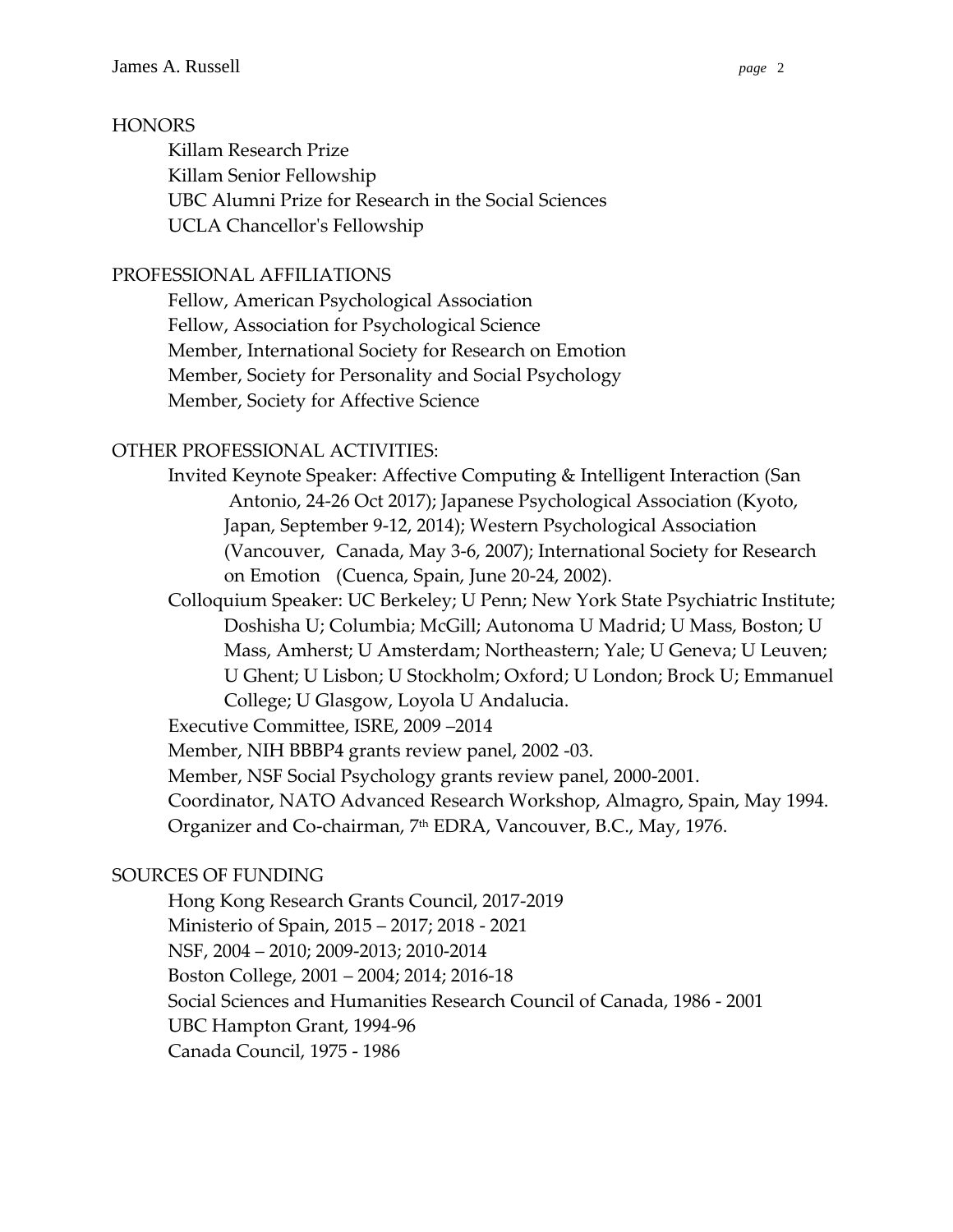#### Statement of Interests

My research interests might seem diverse, ranging from a collaborative study of the role of the amygdala in interpreting facial expressions of emotion to a review of ethnographic and linguistic evidence on cultural variations in people's concepts of emotion to the psychometrics of testing bipolarity in correlational data to the basis of moral judgments. What unifies this diversity is an abiding interest in emotion. My doctoral dissertation examined the idea that behavior within a place is mediated by the emotional quality of that place: how soothing or upsetting, boring or exciting it is. This interest led to more basic questions about the nature of emotion itself.

One continuing line of research concerns something I now call 'core affect.' Core affect is the neurophysiological state consciously accessible as simply feeling good or bad, energized or enervated. A circumplex model of core affect provides a good fit to data on mood, affective reactions to places, and the emotional interpretation of faces; provides a means of integrating various models of mood; and summarizes results obtained with two-year olds and those speaking various languages. One specific focus has been the question of whether feeling good is, as assumed in the circumplex, the bipolar opposite of feeling bad -- or whether these are better thought of as separable or even independent responses.

Another line of research concerns the concepts of 'emotion,' 'fear,' 'anger' and the like. Evidence challenges the classical Aristotelian assumption that these concepts are defined by necessary and sufficient features. Instead, to have the concept of, say, anger is to know a prototype or script for anger. To categorize an event (perceiving oneself or another) as anger is to perceive a resemblance between the event and the script. Resemblance can occur in varying ways and to varying degrees, with no feature of the script necessary or sufficient. Emotion concepts in English resemble but are not identical with emotion concepts in other languages.

A third line of research concerns the claim that basic emotions produce facial signals that are easily and universally recognized. There are a variety of ways to account for existing data without making this assumption. A similar conclusion stems from studies of how children come to understand facial expressions.

Recently, I turned to the integration of these various strands into a broad framework, called the psychological construction of emotion, which tries to provide a fresh perspective on continuing conceptual debates about the nature of emotion, ranging from the idea that emotions are universal aspects of human nature to the idea that they are artifacts of human culture. The next step is integrating psychological construction with other perspectives on emotion.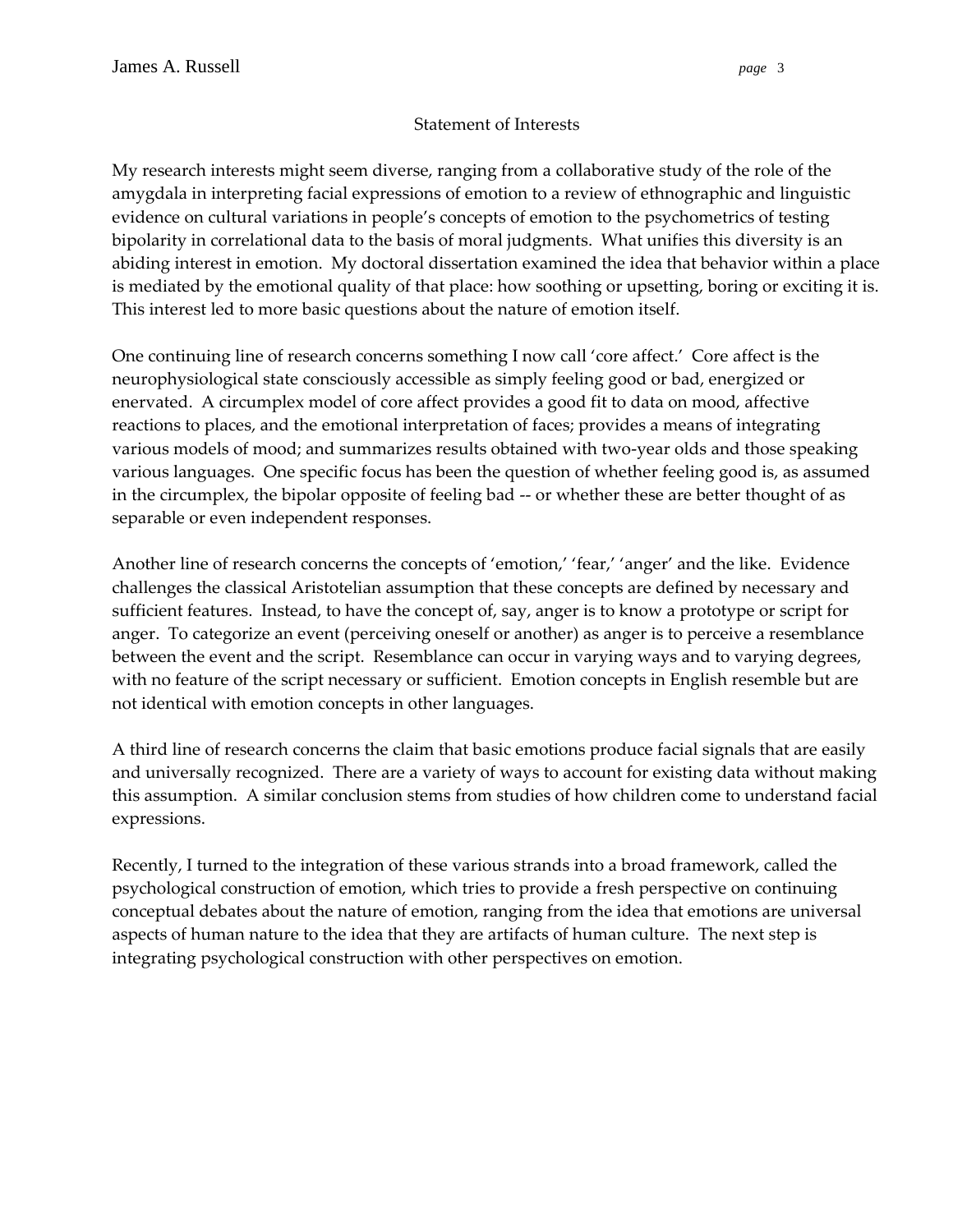# **Publication Impact**

IMPACT via Google Scholar (November 2020) h-index: 101 10-index: 248 Total citations: 79193

# **Publication About My Work**

Moors, A. (2017). Integration of two skeptical emotion theories: Dimensional appraisal theory and Russell's psychological construction theory. *Psychological Inquiry 28 (1*), 1-19.

Zachar, P., & Ellis, R., Eds. (2012). *Categorical versus dimensional models of affect: A seminar on the theories of Panksepp and Russell*. Amsterdam: John Benjamins Publishing.

# **My Publications**

For each reference, at the far right is given the number of its citations, as determined by Google Scholar, November 2019

## **In Press**

Sauter, D. & Russell, J. A. (in press). Nonverbal expressions of emotion. In A. Scarantino (Ed.). *Routledge Handbook of Emotion Theory*. London: Routledge.

Russell, J.A. (in press). Psychological construction of episodes called emotions. *History of Psychology*, DOI: 10.1037/hop0000169

### **2020**

Kollareth, D., Esposito, J., Ma, Y., Brownell, H. & Russell, J. A. (2020). On evidence for a dozen new basic emotions: A methodological critique. *Emotion*. Advance online publication. [https://doi.org/10.1037/emo0000904](https://psycnet.apa.org/doi/10.1037/emo0000904)

#### **2019**

Fridlund A.J., Crivelli C., Jarillo S., Fernández-Dols J. M., Russell J. A. (2019). Facial Expressions. In: Shackelford T., Weekes-Shackelford V. (eds) *Encyclopedia of Evolutionary Psychological Science*. New York: Springer.

Ikemoto, M., Kikutani, M., & Russell, J. A., (2019). Voice quality perception from emotional voices: Comparison of emotional utterances in English and Japanese. *Applied Human Informatics*. 1, 1-19. Doi: [10.14865/ahi.1.1.1](http://doi.org/10.14865/ahi.1.1.1)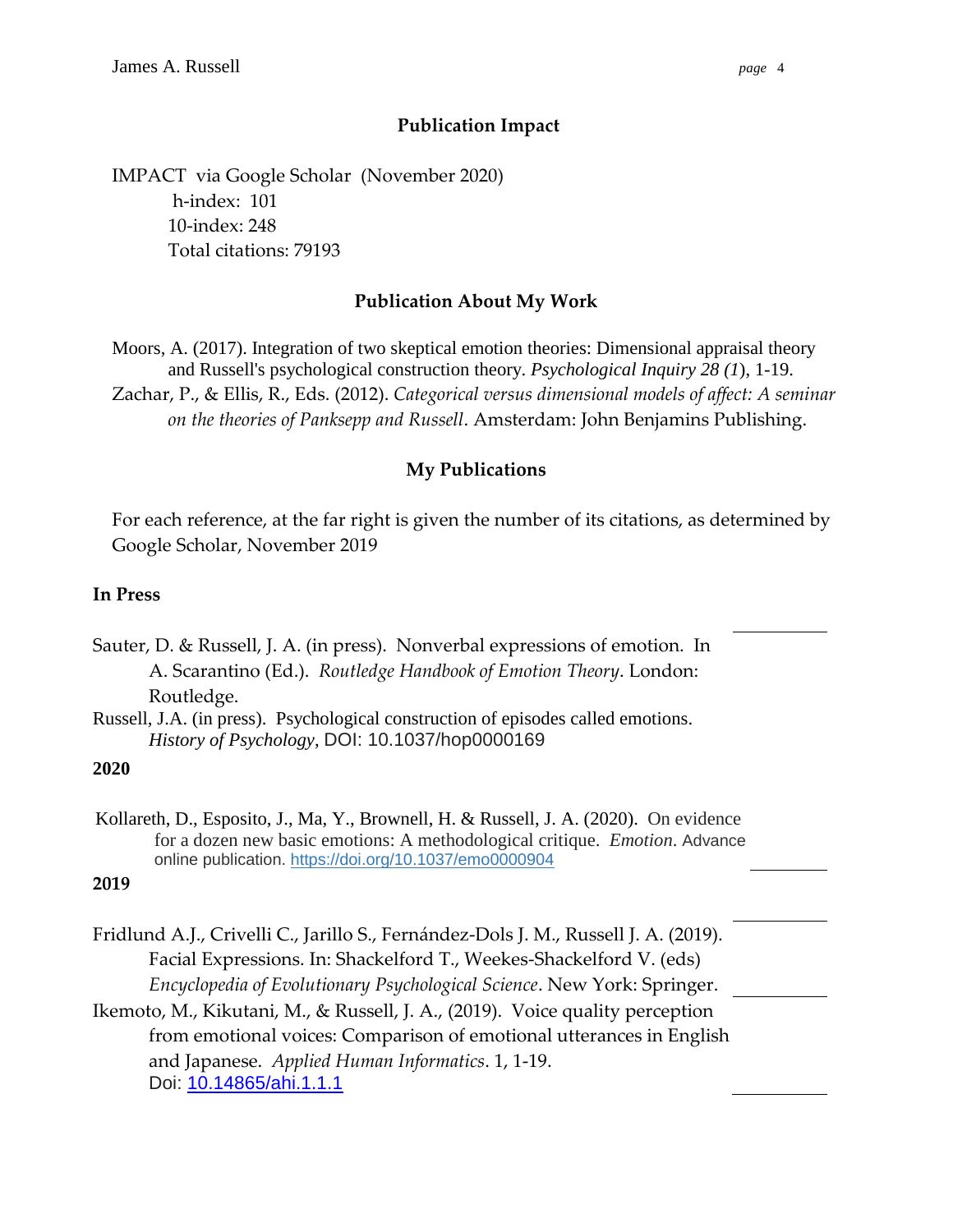| Kollareth, D., Allam, A., & Russell, J. A. (2019). On judging the immorality of<br>someone having taken his or her own life. Social Cognition, 37, 547-570                                                            |                |
|-----------------------------------------------------------------------------------------------------------------------------------------------------------------------------------------------------------------------|----------------|
| Kollareth, D., Kikutani, M. & Russell, J. A. (2019). Shame as a folk term                                                                                                                                             |                |
| unsuitable as a technical term in science. In C. Mun (Ed.),                                                                                                                                                           |                |
| Interdisciplinary Perspectives on Shame. New York: Lexington Books.                                                                                                                                                   |                |
| Kollareth, D., Kikutani, M., Shirai, M., & Russell, J. A. (2019). Do community                                                                                                                                        | $\overline{2}$ |
| and autonomy moral violations elicit different emotions? International                                                                                                                                                |                |
| Journal of Psychology, 54, 612-620. DOI: 10.1002/ijop.12504                                                                                                                                                           |                |
| Kollareth, D., & Russell, J. A. (2019). Disgust and the sacred: Do people react                                                                                                                                       | $\overline{2}$ |
| to violations of the sacred with the same emotion they react to                                                                                                                                                       |                |
| something putrid? Emotion, 19, 37-52.                                                                                                                                                                                 |                |
| doi:http://dx.doi.org.proxy.bc.edu/10.1037/emo0000412.                                                                                                                                                                |                |
| 2018                                                                                                                                                                                                                  |                |
| Ershadi, M., Goldstein, T. R., Pochedly, J., & Russell, J. A. (2018). Facial                                                                                                                                          | $\mathbf{1}$   |
| expressions as performances in mime. Cognition and Emotion, 32(3),<br>494-503.                                                                                                                                        |                |
| Jarillo, S., Fridlund, A. Crivelli, C, Fernández-Dols, J-M., Russell, J.A. (2018).                                                                                                                                    |                |
| Rejoinder to Kret and Straffon. Journal of Human Evolution, 3, 1-3.<br>doi.org/10.1016/j.jhevol.2018.03.002                                                                                                           |                |
| Kollareth, D, Fernandez-Dols, J.-M. & Russell, J. A. (2018). Shame as a                                                                                                                                               |                |
| culture-specific emotion concept. Journal of Cognition and Culture, 18,<br>274-292.                                                                                                                                   |                |
| Kollareth, D., & Russell, J. A. (2018). Even unpleasant reminders that you are                                                                                                                                        |                |
| an animal need not disgust you. Emotion, 18, 304-312.<br>DOI: 10.1037/em00000365                                                                                                                                      |                |
| Kollareth, D. & Russell, J.A. (2018). On an observer's reaction to hearing of<br>someone harming him or herself. Psychological Studies, 63, 298-314                                                                   |                |
| Nelson, N. L., Nowicki, E., Diemer, M. C., Sangster, K., Cheng, C., & Russell,<br>J. A. (2018). Children can create a new emotion category through a<br>process of elimination. Cognitive Development, 47, 117 - 123. | 4              |
| 2017                                                                                                                                                                                                                  |                |
| Crivelli, C., Jarillo, S., Russell, J. A., & Fernandez-Dols, J. M. (2017).                                                                                                                                            | 26             |
| Recognizing spontaneous facial expressions of emotion in a small-<br>scale society of Papua New Guinea. Emotion, 17, 337-347.                                                                                         |                |
| DiGirolamo, M. A., & Russell, J. A. (2017). The emotion seen in a face can be a                                                                                                                                       | 20             |
| methodological artifact: The process of elimination hypothesis.<br>Emotion, 17, 538-546.                                                                                                                              |                |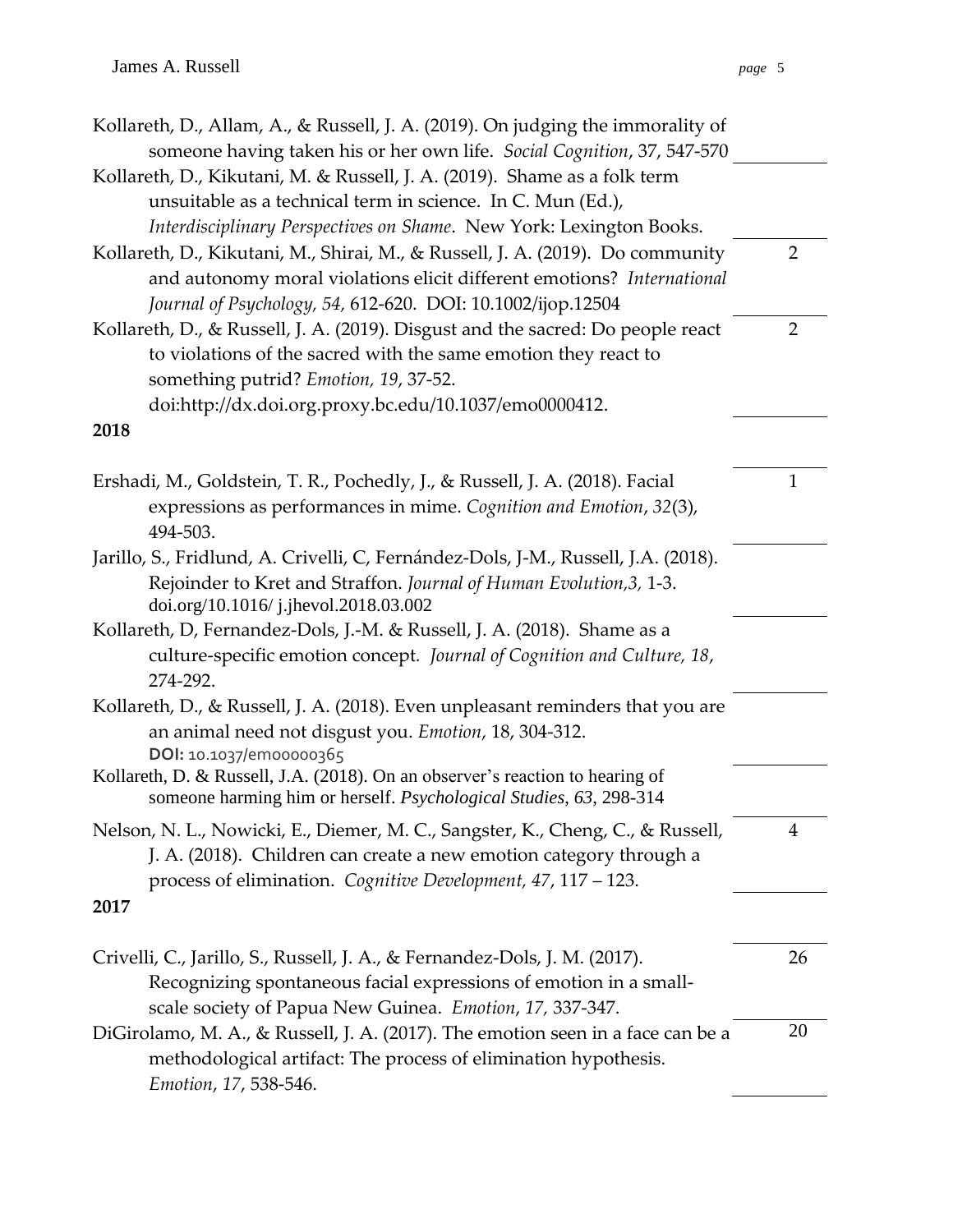| Ershadi, M., Russell, J. A., & Herz, R. S. 2017). The (Non)-effect of induced<br>emotion on desire for different types of foods. Food Quality and | $\overline{2}$ |
|---------------------------------------------------------------------------------------------------------------------------------------------------|----------------|
| Preference, 62. 214-217.                                                                                                                          |                |
| Fernández-Dols, J. M., & Russell, J. A. (Eds.). (2017). The Science of Facial                                                                     | 21             |
| Expression. Oxford University Press.                                                                                                              |                |
| Kuppens, P., Tuerlinckx, F., Yik, M., Koval, P., Coosemans, J., Zeng, K. J., &                                                                    | 22             |
| Russell, J. A. (2017). The relation between valence and arousal in                                                                                |                |
| subjective experience varies with personality and culture. Journal of                                                                             |                |
| Personality, 85, 530-542. DOI: 10.1111/jopy.12258.                                                                                                |                |
| Kollareth, D. & Russell, J. A. (2017). Is it disgusting to be reminded that you                                                                   | 10             |
| are an animal? Cognition and Emotion, 31, 1318-1332.                                                                                              |                |
| Kollareth, D. & Russell, J. A. (2017). The English word <i>disgust</i> has no exact                                                               | 10             |
| translation in Hindi or Malayalam. Cognition and Emotion, 31, 1169-                                                                               |                |
| 1180.                                                                                                                                             |                |
| Kollareth, D., & Russell, J. A. (2017). On the emotions associated with                                                                           | 8              |
| violations of three moral codes (community, autonomy,                                                                                             |                |
| divinity). Motivation and Emotion, 41, 322-342.                                                                                                   |                |
| Russell, J. A. (2017). Cross-cultural similarities and differences in affective                                                                   | 7              |
| processing and expression. In M. Jeon (Ed.). Emotions and affect in                                                                               |                |
| human factors and human-computer interaction. Pp 124-142. Cambridge                                                                               |                |
| MA: Academic Press.                                                                                                                               |                |
| Russell, J. A. (2017). Impressive new theory and theorist. Psychological                                                                          |                |
| Inquiry, 28(1), 50-51.                                                                                                                            |                |
| Russell, J. A. (2017). Mixed emotions viewed from the psychological                                                                               | 33             |
| constructionist perspective. Emotion Review, 9(2), 111-117.                                                                                       |                |
| Russell, J. A. (2017). Toward a broader perspective on facial expressions. In J.                                                                  | 3              |
| M. Fernandez Dols & J. A. Russell (Eds), The Science of Facial                                                                                    |                |
| Expression, Oxford: Oxford University Press.                                                                                                      |                |
| 2016                                                                                                                                              |                |
| Crivelli, C., Russell, J. A., Jarillo, S., & Fernandez-Dols, J. M. (2016). The fear                                                               | 45             |
| gasping face as a threat display in a Melanesian society. PNAS,                                                                                   |                |
| 113 (44), 12403-12407. doi:10.1073/pnas.1611622113                                                                                                |                |
| Crivelli, C., Jarillo, S., Russell, J. A., & Fernandez-Dols, J. M. (2016). Reading                                                                | 55             |
| emotions from faces in two indigenous societies. Journal of                                                                                       |                |
| Experimental Psychology: General, 145, 830-843.                                                                                                   |                |
| Kikutani, M., Ikemoto, M., Russell, J. A., Roberson, D. (2016). Cultural                                                                          | $\overline{2}$ |
| influences on the structure of emotion: An investigation of emotional                                                                             |                |
| situations described by individuals from Cambodia, Japan, UK and                                                                                  |                |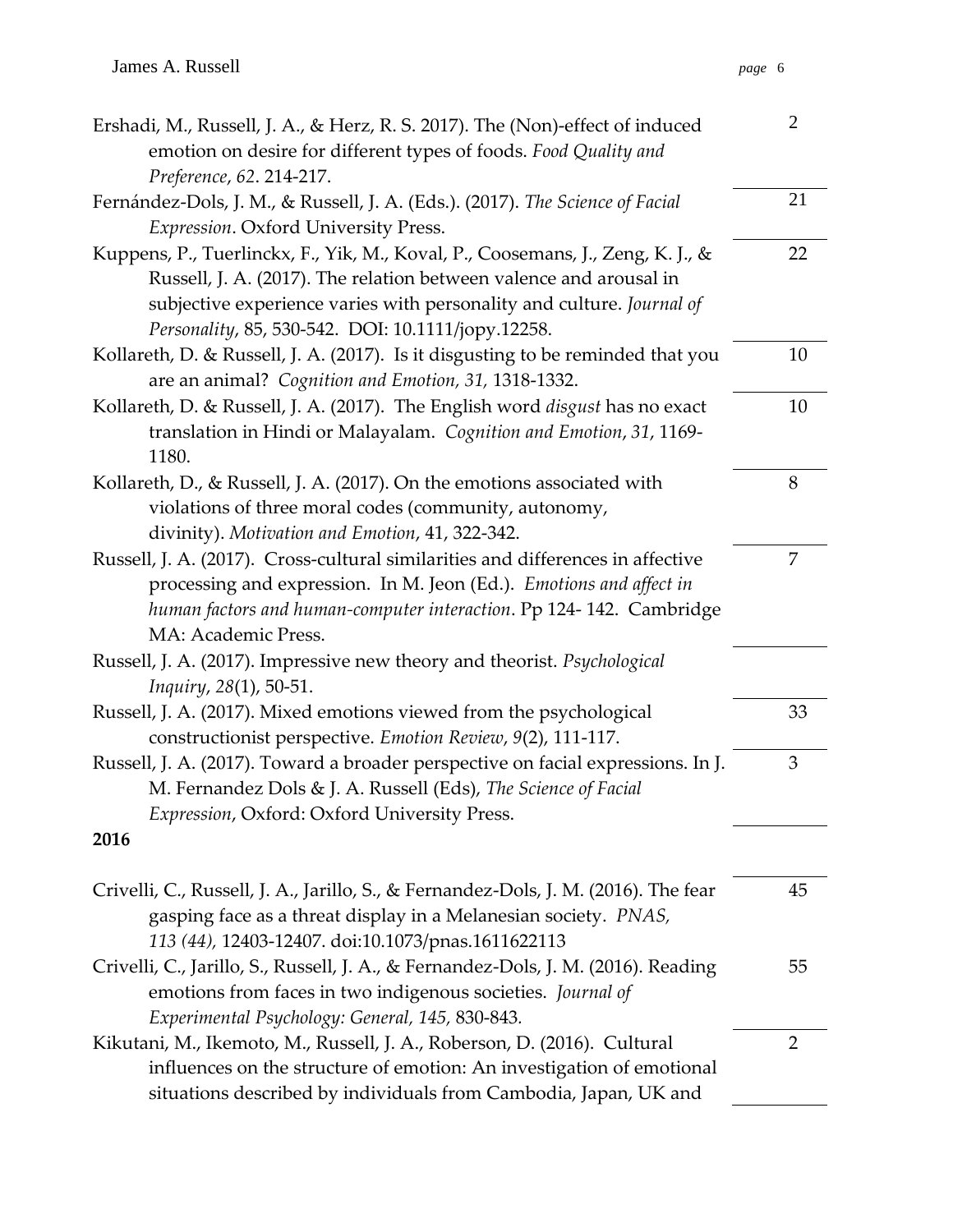| US. International Journal of Applied Psychology, 26, 20-26.                            |                |
|----------------------------------------------------------------------------------------|----------------|
| doi:10.5923/j.ijap.20160601.04                                                         |                |
| Han, D., Kollareth D., & Russell, J. A. (2016). The words for disgust in               | 10             |
| English, Korean, and Malayalam question its homogeneity. Journal of                    |                |
| Language and Social Psychology, 35, 569-588.                                           |                |
| Nelson, N. L., & Russell, J. A. (2016). A facial expression of pax: Assessing          | 30             |
| children's "recognition" of emotion from faces. Journal of Experimental                |                |
| Child Psychology, 141, 49-64.                                                          |                |
| Nelson, N. L., & Russell, J. A. (2016). Building emotion categories: Children          | 16             |
| use a process of elimination when they encounter novel expressions                     |                |
| Journal of Experimental Child Psychology, 151, 120-130.                                |                |
| Russell, J. A. (2016). A skeptical look at faces as emotion signals. In C. Abell       | 5              |
| & J. Smith (Eds.). The expression of emotion. Pp. 157-172. Cambridge,                  |                |
| U.K: Cambridge University Press.                                                       |                |
| Tseng, A., Wang, Z., Huo, Y., Goh, S., Russell, J. A., & Peterson, B. S. (2016).       | 8              |
| Differences in neural activity when processing emotional arousal and                   |                |
| valence in Autism Spectrum Disorders. Human Brain Mapping, 37, 441-<br>461.            |                |
| Widen, S. C, & Russell, J. A. (2016). Children's scales of pleasure and arousal.       | 5              |
| Journal of Nonverbal Behavior. 40, 187-203.                                            |                |
| Yoder, A. M., Widen, S. C., & Russell, J. A. (2016). The word <i>disgust</i> may refer | 18             |
| to more than one emotion. Emotion, 16, 301.                                            |                |
| 2015                                                                                   |                |
| Barrett, L. F., & Russell, J. A., Eds. (2015). The psychological construction of       |                |
| emotion. New York: Guilford Press.                                                     | 14             |
| Kayyal, M. H., Pochedly, J., McCarthy, A., & Russell, J. A. (2015). On the             |                |
| limits of the relation of disgust to judgments of immorality. Frontiers                |                |
| in psychology, 6, #951.                                                                |                |
| Kayyal, M.H., Widen, S.C., & Russell, J. A. (2015). Context is more powerful           | 4              |
| than we think: Contextual cues override facial cues even on valence.                   |                |
| Emotion, 15, 287-291.                                                                  |                |
| Nelson, N. L. & Russell, J. A. (2015). Children distinguish between positive           |                |
| pride and hubris. Developmental Psychology. 51(11), 1609-1614.                         |                |
| Russell, J. A. (2015). My psychological constructionist perspective. In L. F.          |                |
| Barrett & J.A. Russell (Eds.) The psychological construction of emotion.               | 2              |
| Pp. 183-208. New York: Guilford Press.                                                 |                |
| Russell, J. A. (2015). The greater constructionist project for emotion. In L. F.       | $\overline{2}$ |
| Barrett & J.A. Russell (Eds.) The psychological construction of emotion.               |                |

Pp. 429-447. New York: Guilford Press.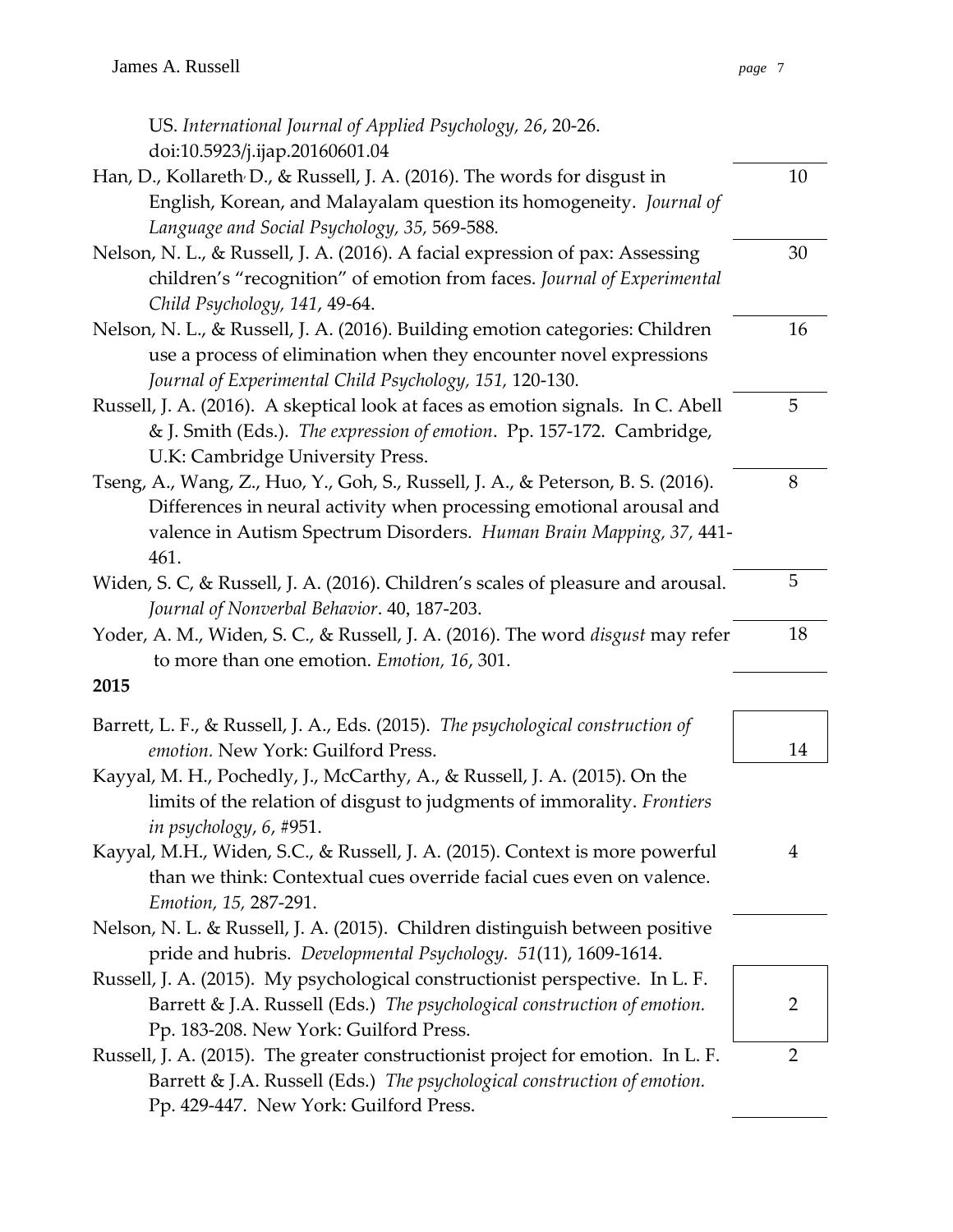| Widen, S. C., Pochedly, J. T., & Russell, J. A. (2015). The development of |
|----------------------------------------------------------------------------|
| emotion concepts: A story superiority effect in older children and         |
| adolescents. Journal of Experimental Child Psychology, 131, 186-192.       |

### **2014**

Tseng, A., Bansal, R., Liu, J., Gerber, A., Goh, S., Posner, J., Colibazzi, T., Chiang, I-C., Russell, J. A., & Peterson, B., (2014). Using the circumplex model of affect to study valence and arousal ratings of emotional faces by children and adults with Autism Spectrum Disorders. *Journal of Autism and Developmental Disorders, 44*, 1332-1346.

Nelson, N.L. & Russell, J.A. (2014). Dynamic facial expressions allow differentiation of displays intended to convey positive and hubristic pride. *Emotion, 14,* 857-864.

**2013**

| Kayyal, M. H. & Russell, J. A. (2013). Language and emotion: Certain               |    |
|------------------------------------------------------------------------------------|----|
| English - Arabic translations are not equivalent. Journal of Language              |    |
| and Social Psychology, 32, 261-271.                                                |    |
| Kayyal, M.H. & Russell, J.A. (2013). Palestinians and Americans judge              |    |
| spontaneous facial expressions of emotion. Emotion, 13, 891-904.                   | 10 |
| Kuppens, P., Tuerlinckx, F., Russell, J. A., & Barrett, L. F. (2013). The relation |    |
| between valence and arousal in subjective experience. Psychological                | 91 |
| Bulletin, 139, 917-940.                                                            |    |
| Nelson, N. L., Hudspeth, K., & Russell, J. A. (2013). A story superiority effect   |    |
| for disgust, fear, embarrassment, and pride. British Journal of                    | 5  |
| Developmental Psychology, 31, 334-348.                                             |    |
| Nelson, N., & Russell, J. A. (2013). Universality revisited. Emotion Review, 5,    |    |
| $8-15.$                                                                            | 62 |
| Peterson, J., Russell, J. A., Huo, Y., Tseng, A., Peterson, B. S., & Wang, Z.      |    |
| (2013). Sex differences in the neural processing of emotions within the            |    |
| theoretical framework of the circumplex model of affect.                           |    |
| Neuropsychopharmcology, 38, S591-S592.                                             |    |
| Russell, J. A. (2013). Foreword. In P. Ekkekakis, The measurement of affect,       |    |
| mood, and emotion: A guide for health-behavioral research. Cambridge:              |    |
| Cambridge University Press.                                                        |    |
| Trauffer, N. M., Widen, S. C., & Russell, J. A. (2013). Education and the          |    |
| attribution of emotion to facial expressions. Psychological Topics, 22,            | 2  |

3 6



Widen, S. C., & Russell, J. A. (2015). Do dynamic facial expressions convey emotions to children better than do static ones? *Journal of Cognition and Development, 16 (5),* 802-811.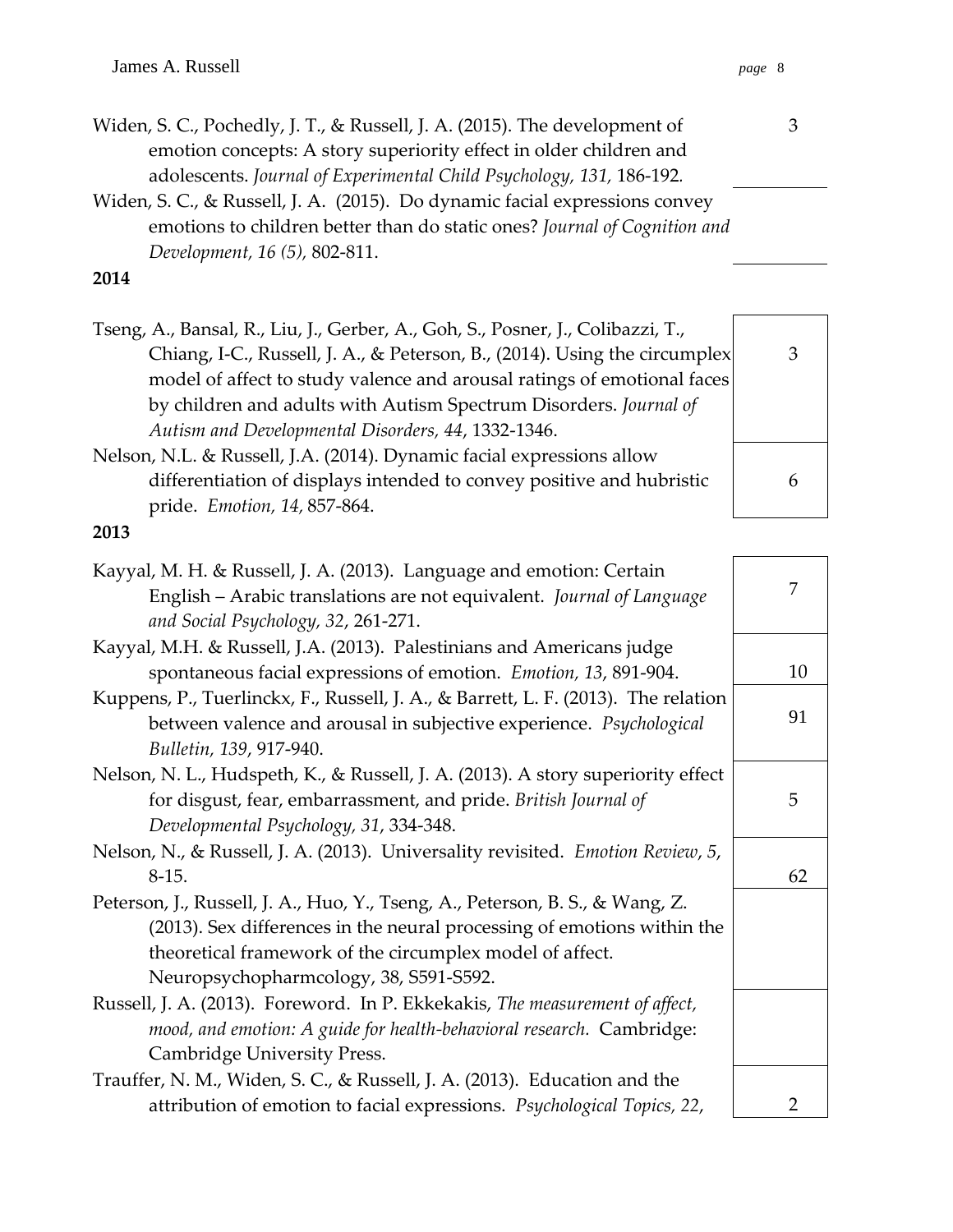| 237-248.                                                                                                                                                                                                                                                    |                |
|-------------------------------------------------------------------------------------------------------------------------------------------------------------------------------------------------------------------------------------------------------------|----------------|
| Widen, S. L., & Russell, J. A. (2013). Children's recognition of disgust in<br>others. Psychological Bulletin, 139, 271-299.                                                                                                                                | 41             |
| Widen, S. C., Pochedly, J. T., Pieloch, K., & Russell, J. A. (2013). Introducing<br>the sick face. Motivation and Emotion, 37, 550-557.                                                                                                                     | 6              |
| Yik, M., Widen, S. C., & Russell, J. A. (2013). The within-subject design in<br>the study of facial expressions. Cognition & Emotion, 27, 1062-1072.                                                                                                        | 9              |
| 2012                                                                                                                                                                                                                                                        |                |
| Nelson, N.L. & Russell, J.A. (2012). Children's understanding of nonverbal<br>expressions of pride. Journal of Experimental Child Psychology, 111, 379-<br>385.                                                                                             | 6              |
| Pochedly, J. T., Widen S. C., & Russell, J. A. (2012). What emotion does the<br>"facial expression of disgust" express? Emotion, 12, 1315-1319.                                                                                                             | 9              |
| Russell, J. A. (2012). From a psychological constructionist perspective. In P.<br>Zachar & R. Ellis (Eds.), Categorical versus dimensional models of affect: A<br>seminar on the theories of Panksepp and Russell. Amsterdam: John<br>Benjamins Publishing. | 12             |
| Russell, J. A. (2012). Preliminary comments on Panksepp. In P. Zachar & R.<br>Ellis (Eds.). Categorical versus dimensional models of affect: A seminar on<br>the theories of Panksepp and Russell. Amsterdam: John Benjamins<br>Publishing.                 |                |
| Russell, J. A. (2012). Final remarks. In P. Zachar & R. Ellis (Eds.). Categorical<br>versus dimensional models of affect: A seminar on the theories of Panksepp<br>and Russell. Amsterdam: John Benjamins Publishing.                                       | $\overline{2}$ |
| 2011                                                                                                                                                                                                                                                        |                |
| Nelson, N. L., & Russell, J. A. (2011). When dynamic, the head and face alone<br>can express pride. Emotion, 11, 990-993.                                                                                                                                   | 11             |
| Nelson, N.L. & Russell, J.A. (2011). Putting motion in emotion: Do dynamic<br>presentations increase preschooler's recognition of emotion? Cognitive<br>Development. 26, 248-259.                                                                           | 12             |
| Nelson, N.L. & Russell, J.A. (2011). Preschoolers' use of dynamic facial,<br>bodily, and vocal cues to emotion. Journal of Experimental Child<br>Psychology, 110, 52-61.                                                                                    | 49             |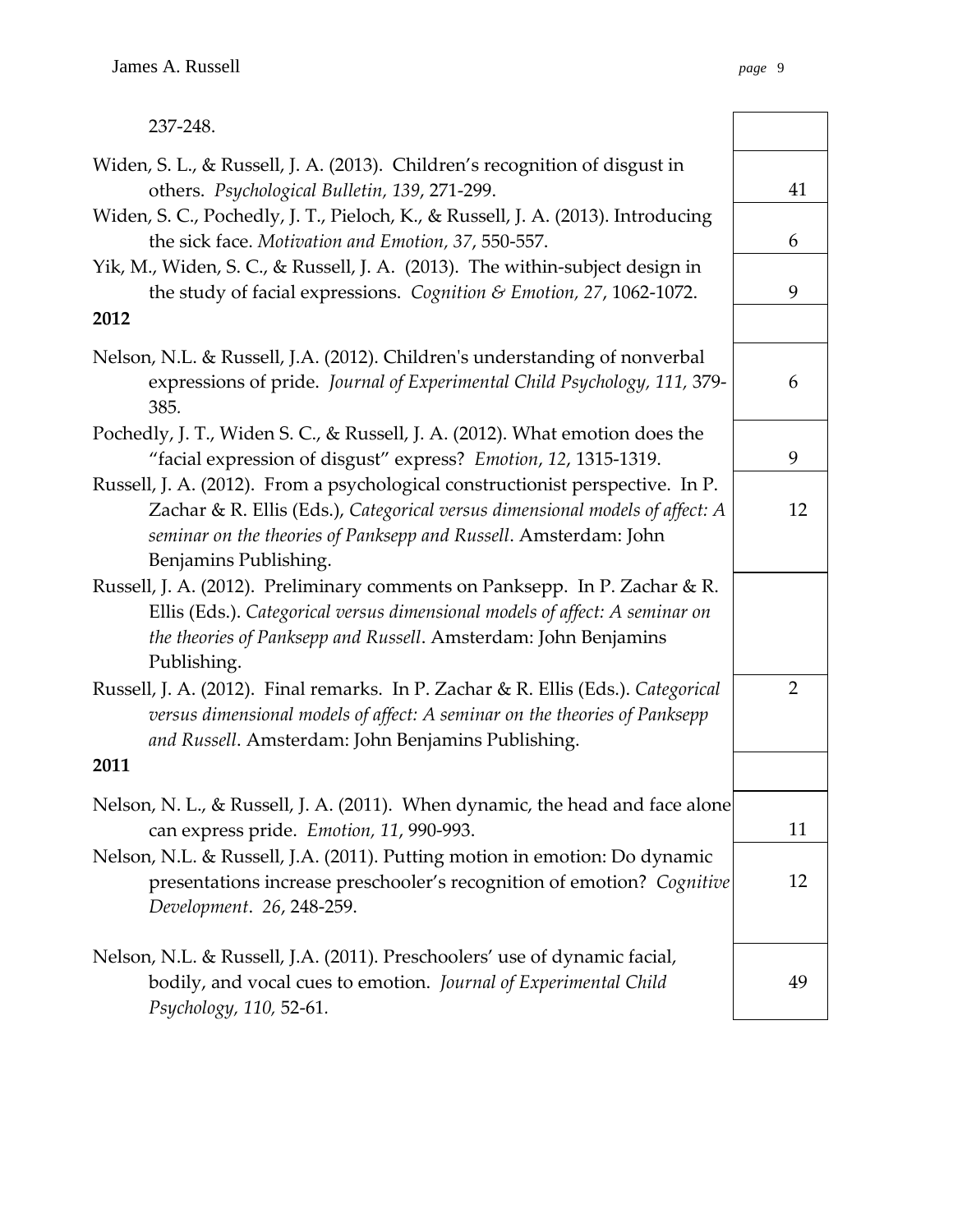| Widen, S. C. & Russell, J. A. (2011). In building a script for an emotion, do<br>preschoolers add its cause before its behavioral consequence? Social<br>Development, 20, 471-485                                                                                                                                                 | 17  |
|-----------------------------------------------------------------------------------------------------------------------------------------------------------------------------------------------------------------------------------------------------------------------------------------------------------------------------------|-----|
| Widen, S. C., Christy, A. M., Hewett, K., & Russell, J. A. (2011). Do proposed<br>facial expressions of contempt, shame, embarrassment, and sympathy<br>communicate the predicted emotion? Cognition and Emotion, 25, 896-<br>906.                                                                                                | 25  |
| Yik, M., Russell, J. A., & Steiger, J. H. (2011). A 12-point circumplex structure<br>of core affect. Emotion, 11, 705-731.                                                                                                                                                                                                        | 23  |
| 2010                                                                                                                                                                                                                                                                                                                              |     |
| Colibazzi, T., Posner, J., Wang, Z., Gorman, D., Gerber, A., Yu, S., Zhu, H.,<br>Kangarlu, A., Duan, Y., Russell, J. A., & Peterson, B. (2010). Neural<br>systems subserving valence and arousal during the experience of<br>induced emotions: A functional MRI study of the circumplex model of<br>affect. Emotion, 10, 377-389. | 139 |
| Widen, S. C. & Russell, J. A. (2010). Children's scripts for social emotions:<br>Causes and consequences are more central than are facial expressions.<br>British Journal of Developmental Psychology, 28, 565-581.                                                                                                               | 70  |
| Widen, S. C. & Russell, J. A. (2010). The disgust face conveys anger to<br>children. Emotion, 10, 455-466.                                                                                                                                                                                                                        | 29  |
| Widen, S. C. & Russell, J. A. (2010). Differentiation in preschoolers'<br>categories for emotion. Emotion, 10, 651-661.                                                                                                                                                                                                           | 61  |
| Widen, S. C. & Russell, J. A. (2010). Descriptive and prescriptive definitions<br>of emotion. Emotion Review, 2, 377-378.                                                                                                                                                                                                         | 27  |
| 2009                                                                                                                                                                                                                                                                                                                              |     |
| Barrett, L. F. & Russell, J. A. (2009). Circumplex models. In D. Sander & K.<br>R. Scherer (Eds.), The Oxford companion to emotion and the affective<br>sciences. Oxford: Oxford University Press.                                                                                                                                | 19  |
| Posner, J., Russell, J. A., Gerber, A., Gorman, D., Colibazzi, T., Yu, S., Wang,<br>Z., Kangarlu, A., Zhu, H., &. Peterson, B. S. (2009). The<br>neurophysiological basis of emotion: An fMRI study of the affective<br>circumplex using emotion-denoting words. Human Brain Mapping, 30,<br>883-895.                             | 120 |
| Russell, J. A. (2009). Emotion, core affect, and psychological construction.<br>Cognition and Emotion, 23, 1259-1283.                                                                                                                                                                                                             | 205 |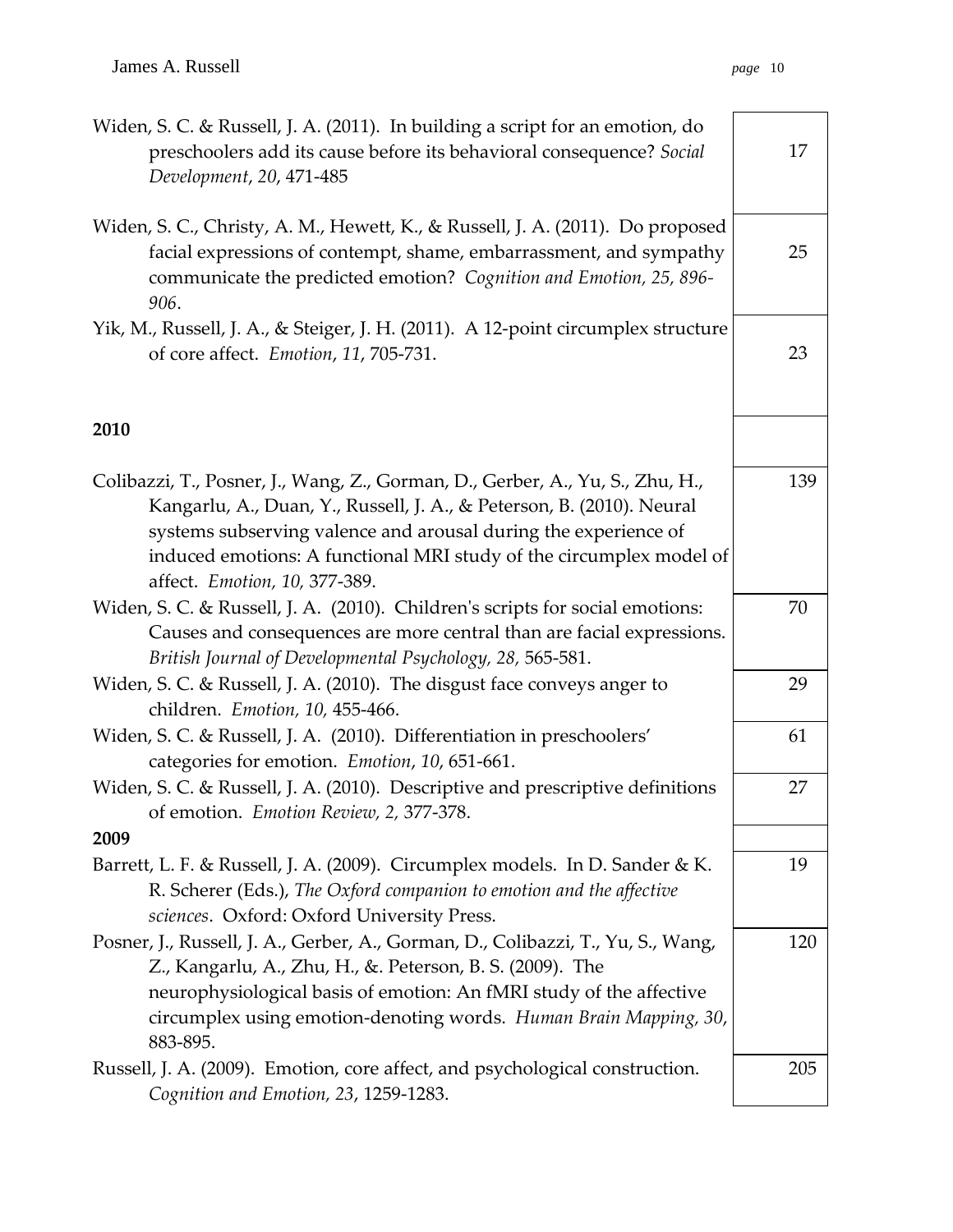| Russell, J. A. & Barrett, L. F. (2009). Core affect. In D. Sander & K. R. Scherer                                                                                                                                                  |     |
|------------------------------------------------------------------------------------------------------------------------------------------------------------------------------------------------------------------------------------|-----|
| (Eds.), The Oxford companion to emotion and the affective sciences.                                                                                                                                                                |     |
| Oxford: Oxford University Press.                                                                                                                                                                                                   |     |
| 2008                                                                                                                                                                                                                               |     |
| Gerber, A. J., Posner, J., Gorman, D., Colibazzi, T., Yu, S., Wang, Z.,<br>Kangarlu, A., Zhu, H., Russell, J. A., & Peterson, B. S. (2008). An                                                                                     | 98  |
| affective circumplex model of neural systems subserving valence,<br>arousal, and cognitive overlay during the appraisal of emotional faces.<br>Neuropsychologia, 46, 2129-2139.                                                    |     |
| Russell, J. A. (2008). In defense of a psychological constructionist account of<br>emotion. Journal of Theoretical and Philosophical Psychology, 28, 423-429.                                                                      | 3   |
| Widen, S. C. & Russell, J. A. (2008). Children acquire emotion categories<br>gradually. Cognitive Development, 23, 291-312.                                                                                                        | 157 |
| Widen, S. C. & Russell, J. A. (2008). Young children's understanding of<br>other's emotions. In M. Lewis, J. M. Haviland-Jones, & L. F. Barrett<br>(Eds.), Handbook of emotions (pp. 348-363). New York, NY: Guilford.             | 75  |
| Widen, S. C., & Russell, J. A. (2008). Children's and adults' understanding of<br>the "disgust face." Cognition and Emotion, 22, 1513-1541.                                                                                        | 27  |
| 2007                                                                                                                                                                                                                               |     |
| Naab, P. J., & Russell, J. A. (2007). Judgments of emotion from spontaneous<br>facial expressions of New Guineans. Emotion, 7, 736-744.                                                                                            | 52  |
| Russell, J. A. (2007). Emotions are not modules. Canadian Journal of<br>Philosophy, 36, 53-71.                                                                                                                                     | 18  |
| 2006                                                                                                                                                                                                                               |     |
| Barchard, K. A., & Russell, J. A. (2006). Bias in consensus scoring, with<br>examples from ability emotional intelligence tests. Psicothema, 18, 49-<br>54.                                                                        | 16  |
| Fridlund, A. J., & Russell, J. A. (2006). The functions of facial expressions:<br>What's in a face? In V. Manusov & M. L. Patterson (Eds.), Sage<br>Handbook of Nonverbal Communication. (pp. 299-320). Newbury Park,<br>CA: Sage. | 35  |
| Lindquist, K. A., Barrett, L. F., Bliss-Moreau, E, & Russell, J. A. (2006).<br>Language and the perception of emotion. Emotion, 6, 125-138.                                                                                        | 175 |
| Russell, J.A. (2006). Emotion studied in Cultural-Developmental Psychology.<br>International Journal of Behavioral Development Supplement, 30, 18-19.                                                                              |     |
| 2005                                                                                                                                                                                                                               |     |
| Posner, J., Russell, J. A., & Peterson, B.S. (2005). A circumplex model of<br>affect: An integrative approach to affective neuroscience, cognitive<br>development, and psychopathology. Development and Psychopathology,           | 622 |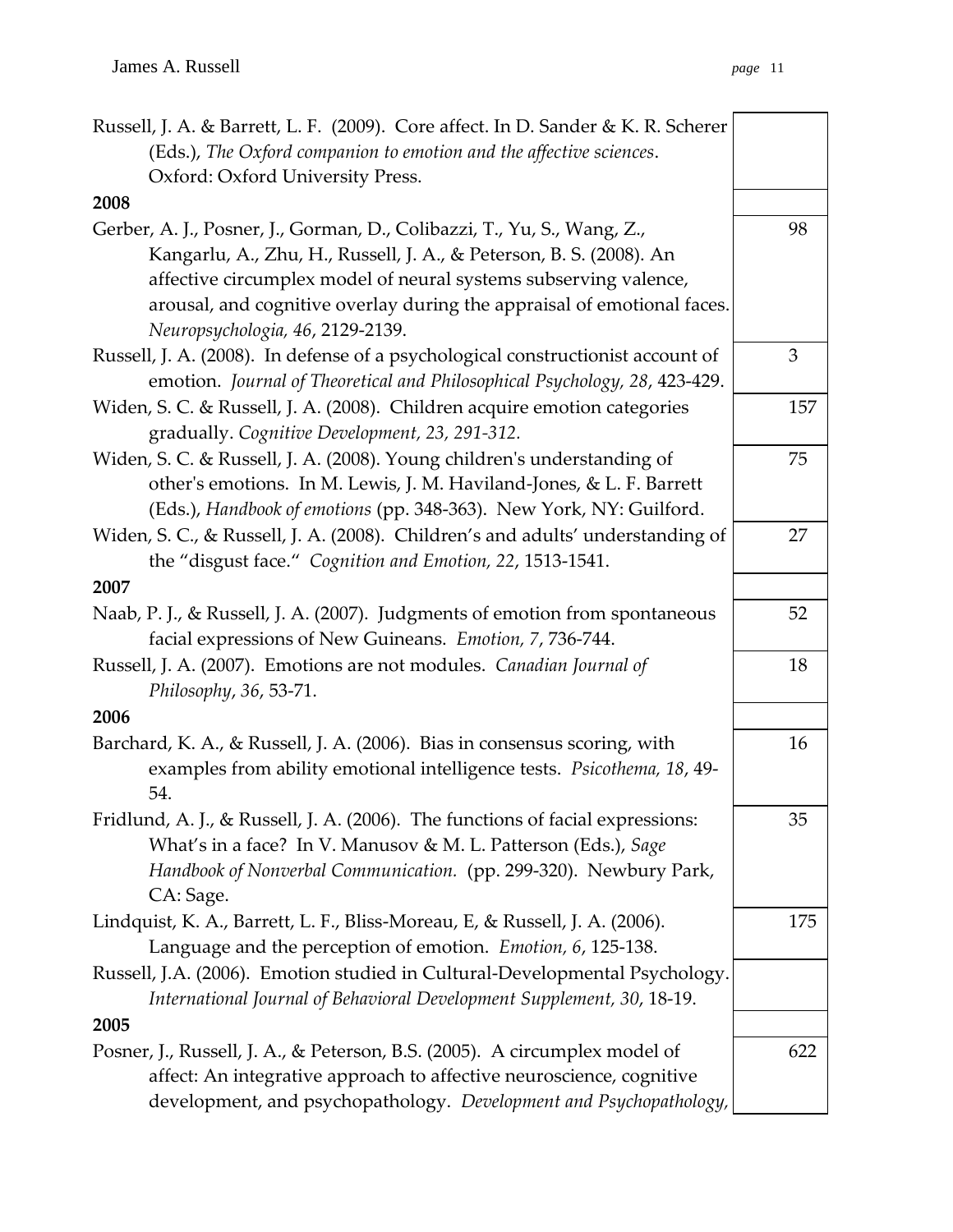| 17, 715-734.                                                                                                                                             |      |
|----------------------------------------------------------------------------------------------------------------------------------------------------------|------|
| Russell, J. A. (2005). Emotion in human consciousness is built on core affect.<br>Journal of Consciousness Studies, 12, 26-42.                           | 63   |
| Russell, J. A. (2005). Emotions and the lexicon. Psychological Inquiry, 16, 26-<br>27.                                                                   | 3    |
| 2004                                                                                                                                                     |      |
| Barchard, K.A., & Russell, J. A. (2004). Psychometric issues in the                                                                                      | 9    |
| measurement of emotional intelligence. In G. Geher (Ed.), The                                                                                            |      |
| measurement of emotional intelligence. Hauppauge, NY: Nova Science<br>Publishers.                                                                        |      |
| Widen, S. C. & Russell, J. A. (2004). The relative power of an emotion's facial<br>expression, label, and behavioral consequence to evoke preschoolers'  | 76   |
| knowledge of its cause. Cognitive Development, 19, 111-125.                                                                                              |      |
| Yik, M. S. M., & Russell, J. A. (2004). On the relationship between                                                                                      | 21   |
| circumplexes: Affect and Wiggins' IAS. Multivariate Behavioral                                                                                           |      |
| Research, 39, 203-230.                                                                                                                                   |      |
| 2003                                                                                                                                                     |      |
| Chong, S. C. F., Werker, J. F., Russell, J. A. & Carroll, J. M. (2003). Three                                                                            | 56   |
| facial expressions mothers direct to their infants. Infant and Child<br>Development, 12, 211-232.                                                        |      |
| Fernandez-Dols, J. M. & Russell, J.A. (2003). Emotion, affect and mood in                                                                                | 17   |
| social judgments. In T. Millon & M.J. Lerner (Eds.) Handbook of                                                                                          |      |
| Psychology. Volume Five: Personality and Social Psychology. (pp. 283-298)<br>New York: Wiley.                                                            |      |
| Russell, J. A. (2003). Core affect and the psychological construction of                                                                                 | 2890 |
| emotion. Psychological Review, 110, 145-172.                                                                                                             |      |
| Russell, J. A. (2003). Introduction: The return of pleasure. Cognition and<br>Emotion, 17, 161-165.                                                      | 24   |
| Russell, J. A. (2003; Ed.). Pleasure. Andover, Hampshire U.K.: Routledge:                                                                                |      |
| Taylor & Francis Group.                                                                                                                                  |      |
| Russell, J. A., Bachorowski, J. A., & Fernandez Dols, J. M. (2003). Facial and<br>vocal expression of emotion. Annual Review of Psychology, 54, 329-349. | 619  |
|                                                                                                                                                          | 262  |
| Widen, S. C. & Russell, J. A. (2003). A closer look at preschoolers' freely                                                                              |      |
| produced labels for facial expressions. Developmental Psychology, 39,<br>114-128.                                                                        |      |
| Yik, M. S. M., & Russell (2003). Chinese Affect Circumplex: I. Structure of                                                                              | 34   |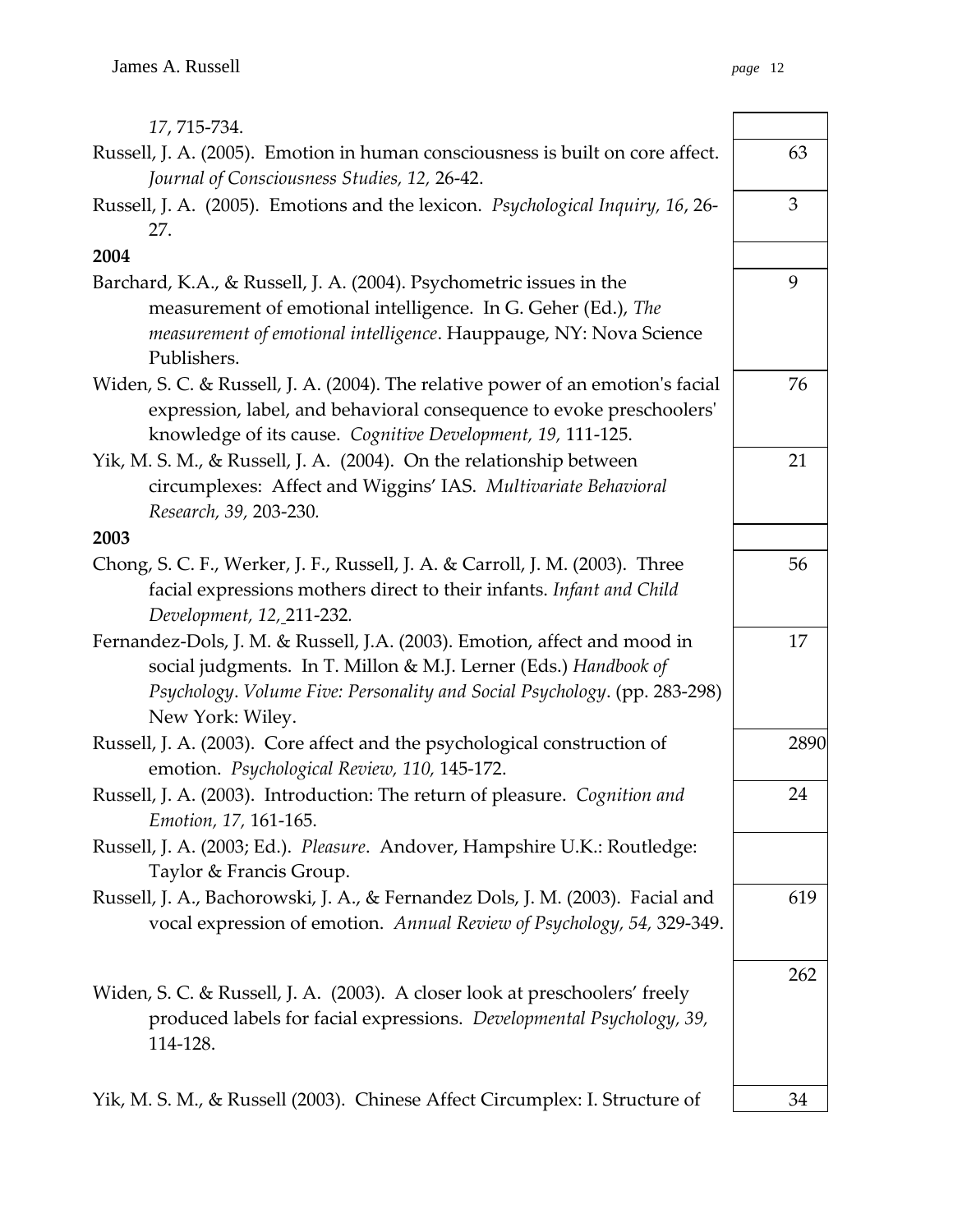recalled momentary affect. *Asian Journal of Social Psychology, 6,* 185- 200.

- Yik, M. S. M., Russell J. A., & Ahn, C. (2003). Affect among Koreans: New scales and their structure. *Korean Journal of Psychology, 22,* 115-136*.*
- Yik, M. S. M., Russell, J. A., & Suzuki, N. (2003). Relating momentary affect to the Five Factor Model of personality: A Japanese Case. *Japanese Psychological Research, 45,* 80-93.

## **2002**

- Fernandez-Dols, J. M., Carrera, P. & Russell, J. A. (2002). Are facial displays social? Situational influences in the attribution of emotion to facial expressions. *Spanish Journal of Psychology,* 5, 119-124.
- Russell, J. A. & Barchard, K. (2002). Toward a shared language for emotion and emotional intelligence. In L. Feldman Barrett & P. Salovey (Eds.). *The wisdom in feelings*. (pp. 363-382) NY: Guilford.
- Russell, J. A., & Widen, S. C. (2002). Words versus faces in evoking preschool children's knowledge of the causes of emotions. *International Journal of Behavioral Development*, 26, 97-103.
- Russell, J. A. & Widen, S. C. (2002). A label superiority effect in children's categorization of facial expressions. *Social Development*, *11*, 30-52.
- Widen, S. C., & Russell, J. A. (2002). Gender and the perception of emotion*. Merrill-Palmer Quarterly, 48,* 248-262.



75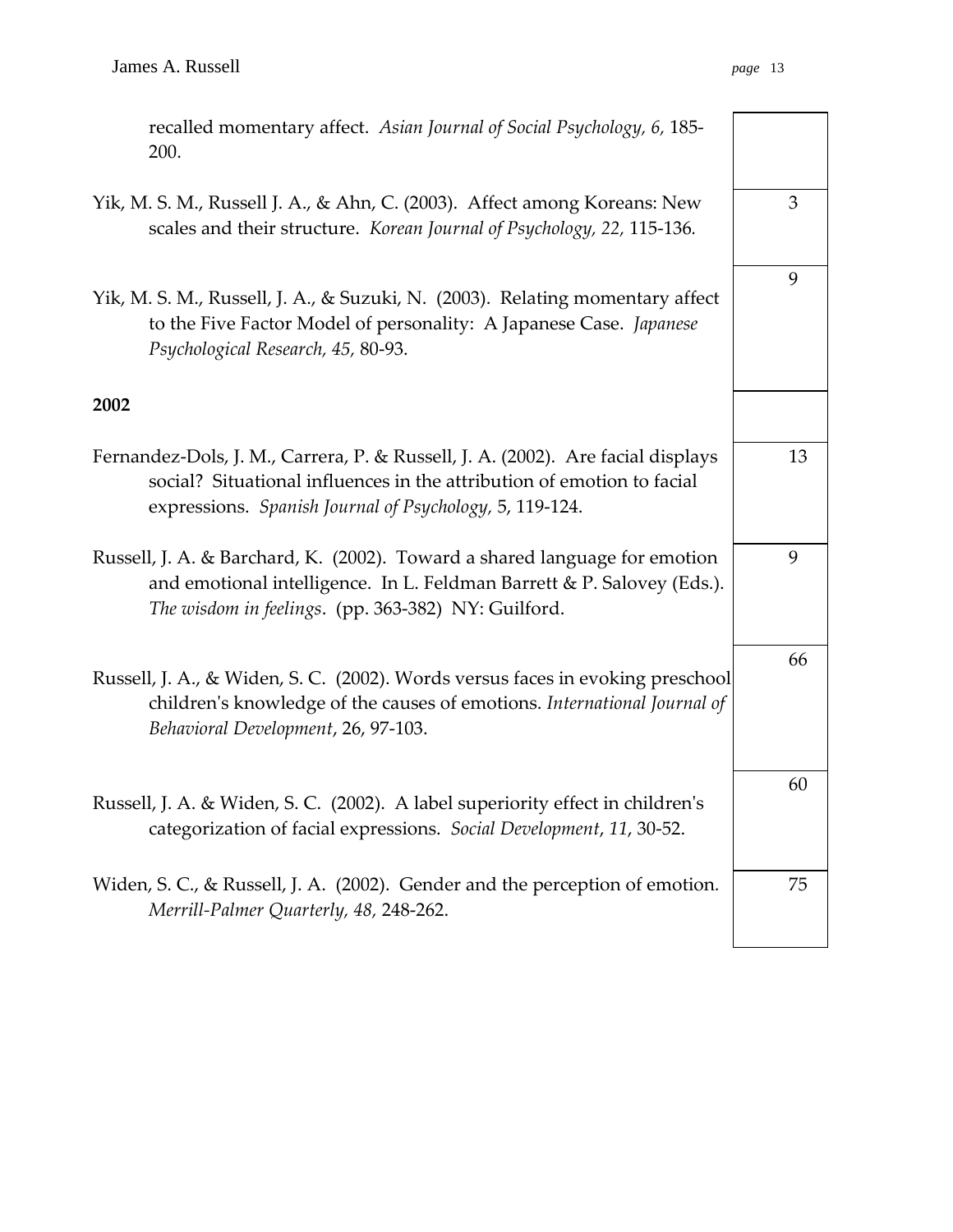| Yik, M. S. M., Russell, J. A., Ahn, C., Fernandez Dols, J.-M., & Suzuki, N.<br>(2002). Relating the Five-Factor Model of Personality to a Circumplex<br>Model of Affect: A Five-Language Study. In R. R. McCrae & J. Allik<br>(Eds.), The Five-Factor Model of Personality across Cultures. (pp. 79-104).<br>New York: Kluwer Academic/Plenum. | 42   |
|------------------------------------------------------------------------------------------------------------------------------------------------------------------------------------------------------------------------------------------------------------------------------------------------------------------------------------------------|------|
| 2001                                                                                                                                                                                                                                                                                                                                           |      |
| Yik, M. S. M., & Russell, J. A. (2001) Predicting the Big Two of affect from the<br>Big Five of personality. Journal of Research in Personality, 35, 247-277.                                                                                                                                                                                  | 97   |
| 2000                                                                                                                                                                                                                                                                                                                                           |      |
| Russell, J. A., & Lemay, G. (2000). Concepts of emotion. In M. Lewis & J.<br>Haviland (Eds.) Handbook of Emotions, 2 <sup>nd</sup> edition. New York: Guilford.                                                                                                                                                                                | 69   |
| Yik, M. S. M., Russell, J. A., Oceja, L. V., & Fernandez Dols, J. M. (2000).<br>Momentary affect in Spanish: Scales, structure, and relationship to<br>personality. European Journal of Psychological Assessment, 16, 160-176.                                                                                                                 | 18   |
| 1999                                                                                                                                                                                                                                                                                                                                           |      |
| Yik, M., & Russell, J. A. (1999). Interpretation of faces: A cross-cultural study<br>of a prediction from Fridlund's theory. Cognition and Emotion, 13, 93-<br>104.                                                                                                                                                                            | 60   |
| Russell, J. A. & Carroll, J. M. (1999). On the bipolarity of positive and<br>negative affect. Psychological Bulletin, 125, 3-30.                                                                                                                                                                                                               | 1210 |
| Carroll, J. M., Yik, M., Russell, J. A., & Barrett, L. F. (1999). On the<br>psychometric principles of affect. Review of General Psychology, 3, 14-<br>22.                                                                                                                                                                                     | 103  |
| Adolphs, R., Russell, J. A., & Tranel, D. (1999). A role for the amygdala in<br>recognizing arousal from unpleasant stimuli. Psychological Science, 10,<br>167-171.                                                                                                                                                                            | 259  |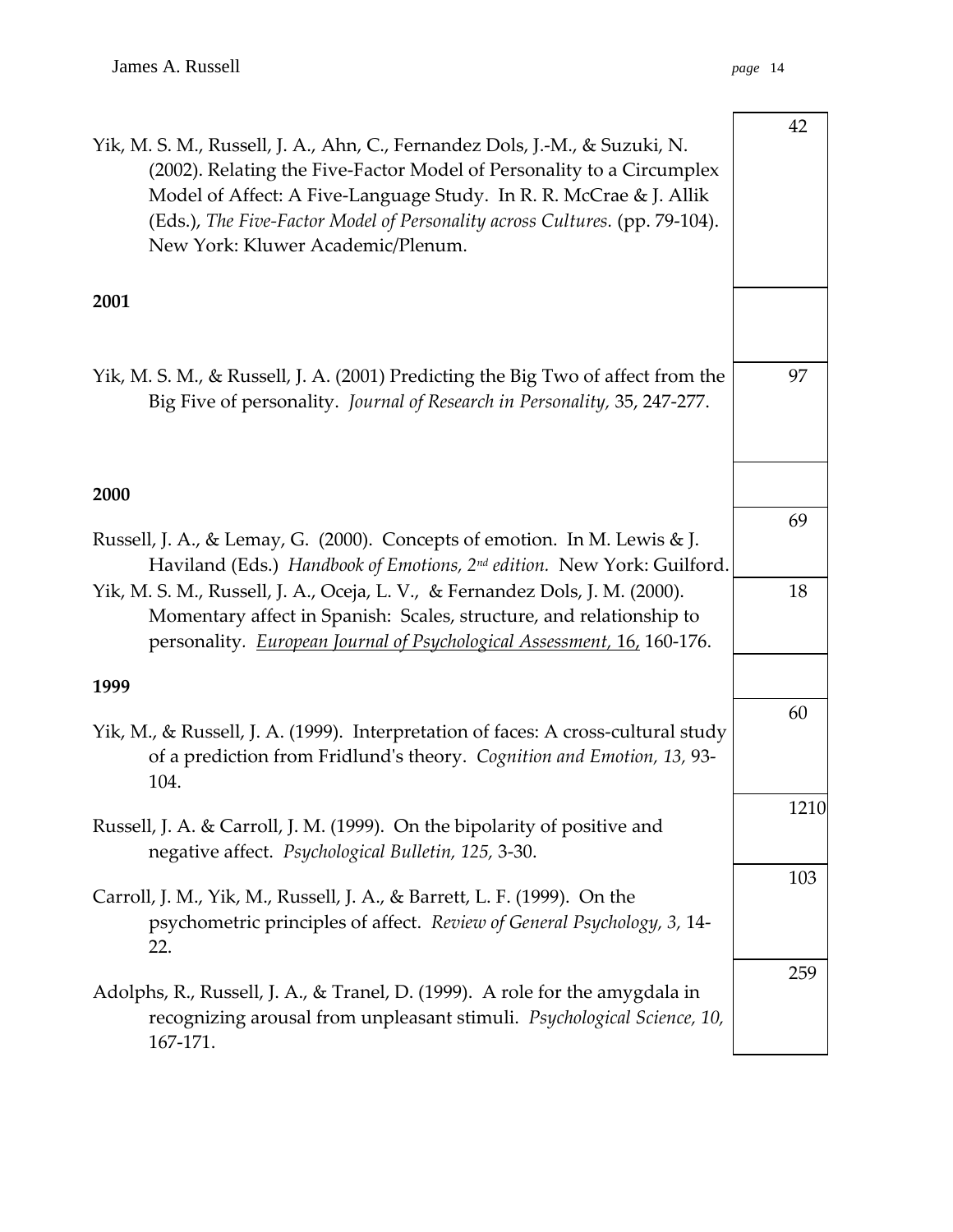$\overline{\phantom{0}}$ 

| Russell, J. A. (1999). Emotion communicates. Contemporary Psychology,<br>44, 26.                                                                                                                                            |      |
|-----------------------------------------------------------------------------------------------------------------------------------------------------------------------------------------------------------------------------|------|
| Russell, J.A., & Barrett, L. F. (1999). Core affect, prototypical emotional<br>episodes, and other things called emotion: Dissecting the elephant.<br>Journal of Personality and Social Psychology, 76, 805-819.            | 1577 |
| Russell, J. A., & Carroll, J. A. (1999). The phoenix of bipolarity: A reply to<br>Watson and Tellegen. Psychological Bulletin, 125, 611-617.                                                                                | 94   |
| Barrett, L. F., & Russell, J. A. (1999). The structure of current affect:<br>Controversies and emerging consensus. Current Directions in<br>Psychological Science, 8, 10-14.                                                | 644  |
| Yik, M. S. M., Russell, J. A., & Barrett, L. F. (1999). The structure of self-<br>reported current affect: Integration and beyond. Journal of Personality<br>and Social Psychology, 77, 600-619.                            | 357  |
| 1998                                                                                                                                                                                                                        |      |
| Feldman Barrett, L., & Russell, J. A. (1998). Independence and bipolarity in<br>the structure of affect. Journal of Personality and Social Psychology, 74,<br>967-984.                                                      | 920  |
| Russell, J. A., & Fernandez Dols, J. M. (Eds.). (1998). Psicologia delle espressioni<br>facciali (Vol. 29). Trento, Italy: Edizioni Erickson [translation of "The<br>psychology of facial expression" published in 1997].   | 5    |
| Yik, M. S. M., Meng, Z., & Russell, J. A. (1998). Adults' freely produced<br>emotion labels for babies' spontaneous facial expressions. Cognition<br>and Emotion, 12, 723-730.<br>1997                                      | 30   |
|                                                                                                                                                                                                                             |      |
| Carroll, J. M., & Russell, J. A. (1997). Facial expressions in Hollywood's<br>portrayal of emotion. Journal of Personality and Social Psychology, 72,<br>164-176.                                                           | 167  |
| Russell, J. A. (1997). How shall an emotion be called? In R. Plutchik and H.<br>Conte (Eds.). Circumplex models of personality and emotion. Pp 205-220.<br>Washington, D.C.: APA Press.                                     | 170  |
| Russell, J.A., & Fernandez-Dols, J.M. (Eds.) (1997). The psychology of facial<br>expression. New York: Cambridge University Press.                                                                                          | 403  |
| Russell, J.A., & Fernandez-Dols, J.M. (1997). What does a facial expression<br>mean? In J. A. Russell & J. M. Fernandez-Dols (Eds.), The psychology of<br>facial expression. Pp 3-30. New York: Cambridge University Press. | 154  |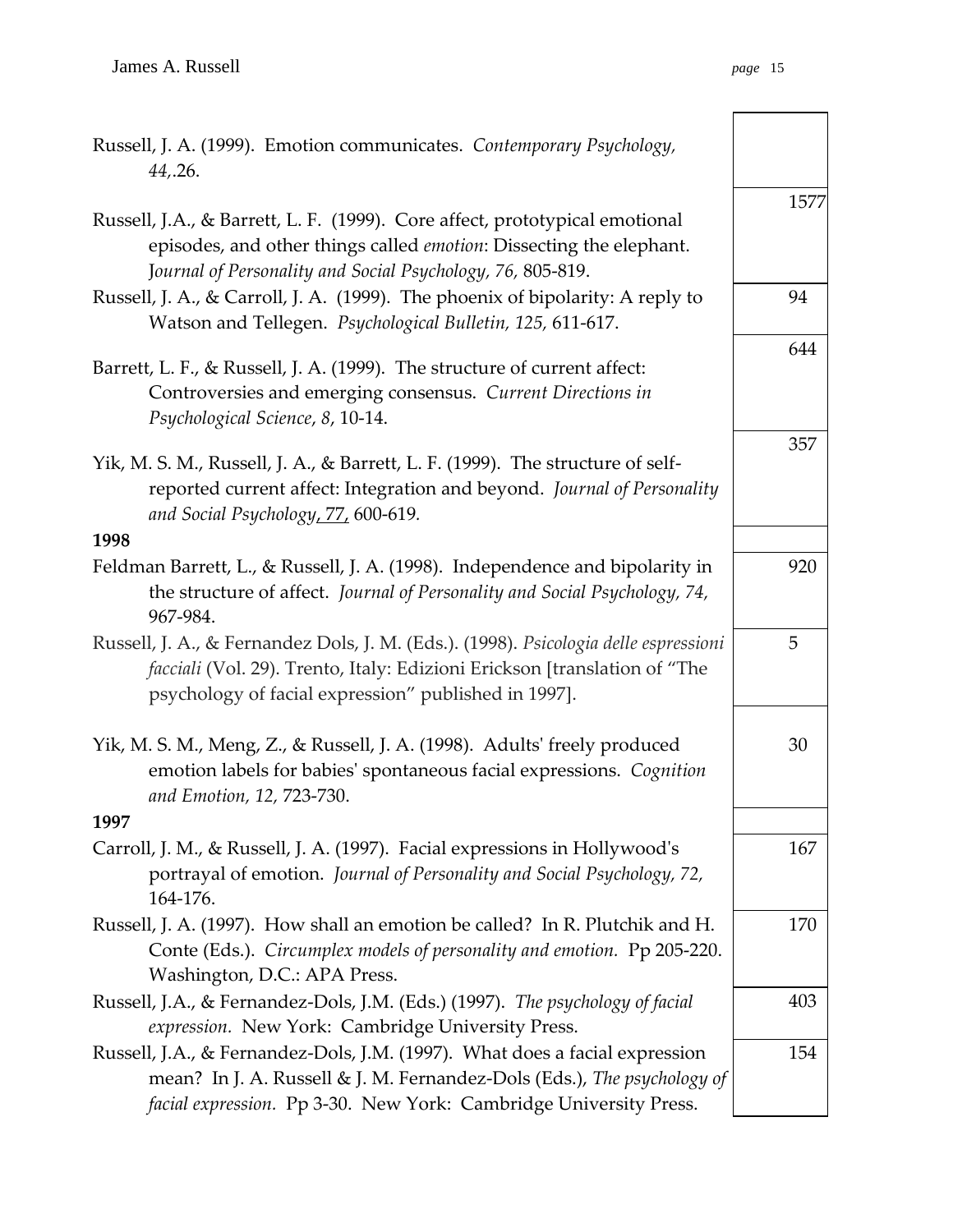| 1996                                                                                                                                                                                                                                             |      |
|--------------------------------------------------------------------------------------------------------------------------------------------------------------------------------------------------------------------------------------------------|------|
| Russell, J.A., & Yik, M.S.M. (1996). Emotion among the Chinese. In M.H.<br>Bond (Ed.)., The Handbook of Chinese Psychology. pp. 166-188. Hong                                                                                                    | 208  |
| Kong: Oxford University Press.                                                                                                                                                                                                                   |      |
| Carroll, J.M. & Russell, J.A. (1996). Do facial expressions express specific<br>emotions? Judging emotion from the face in context. Journal of                                                                                                   | 422  |
| Personality and Social Psychology, 70, 205-218.                                                                                                                                                                                                  |      |
| 1995                                                                                                                                                                                                                                             |      |
| Genereux, R.L., Ward, L.M., & Russell, J.A. (1995). The behavioral<br>component in the meaning of places. In L. Groat (ed.). Giving places<br>meaning. San Diego: Academic. (Original article published 1983)                                    |      |
| Russell, J.A., & Sato, K. (1995). Comparing emotion words between<br>languages. Journal of Cross-Cultural Psychology, 26, 384-391.                                                                                                               | 45   |
| Russell, J.A. (1995). Facial expressions of emotion: What lies beyond<br>minimal universality? Psychological Bulletin, 118, 379-391.                                                                                                             | 208  |
| Russell, J.A., Fernandez-Dols, J.M., Manstead, A.S.R., & Wellenkamp, J.C.<br>(Eds.). (1995). Everyday conceptions of emotion: An introduction to the<br>psychology, anthropology, and linguistics of emotion. Dordrecht, NL:<br>Kluwer Academic. | 86   |
| Russell, J.A. (1995) Facial expressions of emotion. In A.S.R. Manstead & M.<br>Hewstone (Eds.), The Blackwell encyclopedia of social psychology. Oxford:<br>Blackwell.                                                                           |      |
| Snodgrass, J., Russell, J. A., & Ward, L. M. (1995). Planning, mood, and<br>place-liking. In T. Garling (Ed.). Readings in Environmental<br>psychology: Urban cognition. London: Academic Press. (Original<br>work published 1988)               | 25   |
| 1994                                                                                                                                                                                                                                             |      |
| Russell, J. A. (1994). Is there universal recognition of emotion from facial<br>expression? A review of the cross-cultural studies. Psychological<br>Bulletin, 115, 102-141.                                                                     | 1360 |
| Russell, J. A. (1994). Is there universal recognition of emotion from facial<br>expression? A review of the cross-cultural studies. In A. J. Fridlund.<br>Human facial expression: An evolutionary view. (Pps. 194-268). San                     |      |
| Diego, CA: Academic. (Original work published 1994).                                                                                                                                                                                             |      |
| Russell, J.A. (1994). Essential reading on emotion [Review of K.T.<br>Strongman's International Review of Studies on Emotion, Vol. 2]                                                                                                            |      |
| Contemporary Psychology, 39, 21-22.                                                                                                                                                                                                              |      |
| Russell, J.A., & Fehr, B. (1994). Fuzzy concepts in a fuzzy hierarchy:                                                                                                                                                                           | 238  |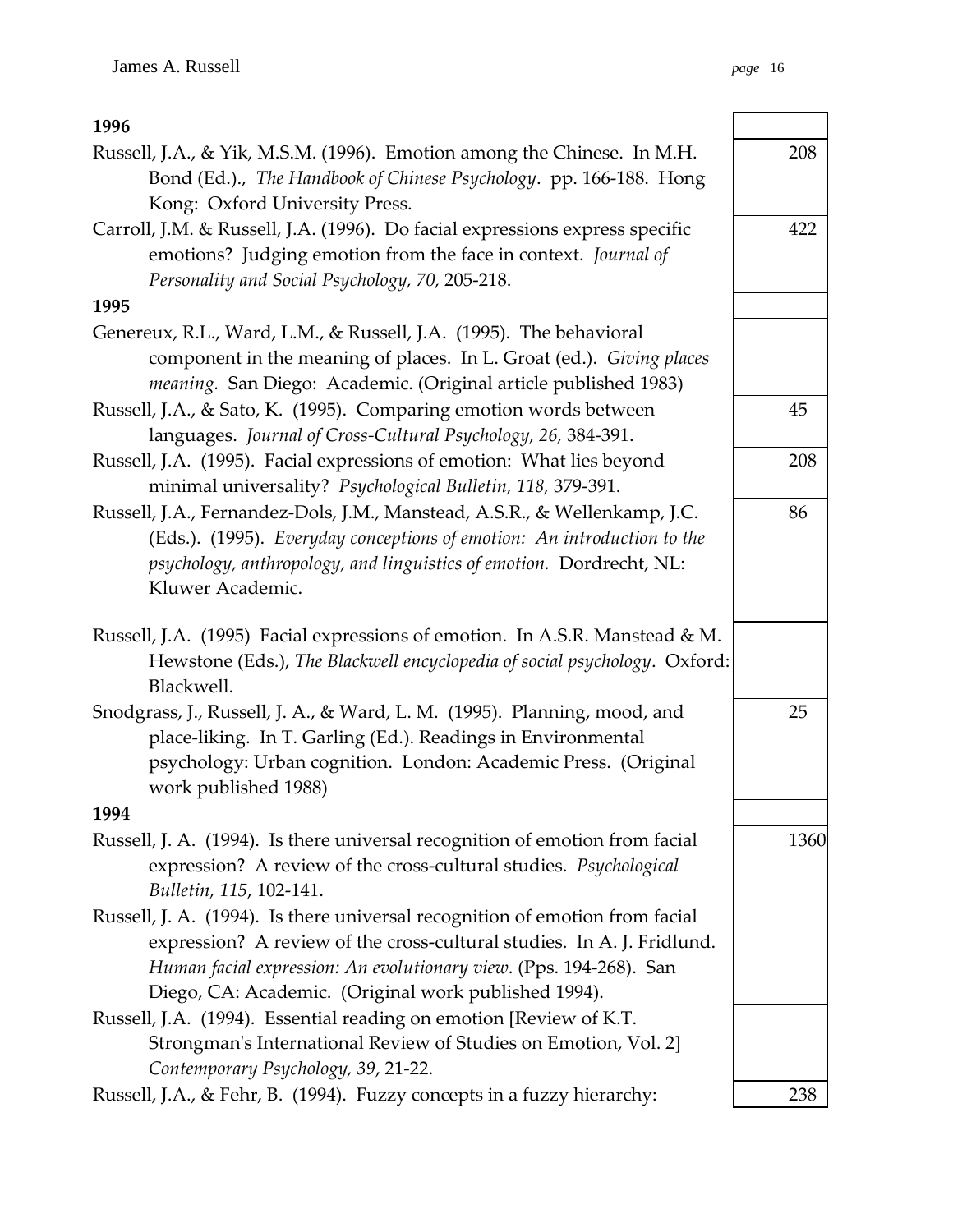| Varieties of anger. Journal of Personality and Social Psychology, 67, 186-<br>205.                                                                                   |    |
|----------------------------------------------------------------------------------------------------------------------------------------------------------------------|----|
| Russell, J.A., & Paris, F.A. (1994). Do children acquire concepts for complex<br>emotions abruptly? International Journal of Behavioral Development, 17,<br>349-365. | 68 |
| 1993                                                                                                                                                                 |    |
| Russell, J. A. (1993). Forced-choice response format in the study of facial                                                                                          | 88 |
| expression. Motivation and Emotion, 17, 41-51.                                                                                                                       |    |
| Russell, J. A.,                                                                                                                                                      | 75 |
| Suzuki, N.,                                                                                                                                                          |    |
| & Ishida,                                                                                                                                                            |    |
| N. (1993).                                                                                                                                                           |    |
| Canadian,                                                                                                                                                            |    |
| Greek and                                                                                                                                                            |    |
| Japanese                                                                                                                                                             |    |
| freely                                                                                                                                                               |    |
| produced                                                                                                                                                             |    |
| emotion                                                                                                                                                              |    |
| labels for                                                                                                                                                           |    |
| facial                                                                                                                                                               |    |
| expression                                                                                                                                                           |    |
| S.                                                                                                                                                                   |    |
| Motivation                                                                                                                                                           |    |
| and                                                                                                                                                                  |    |
| Emotion,                                                                                                                                                             |    |
| 17, 337-                                                                                                                                                             |    |
| 352                                                                                                                                                                  |    |
| 1992                                                                                                                                                                 |    |
| Coren, S., & Russell, J. A. (1992). The relative dominance of different facial                                                                                       | 43 |
| expressions of emotion under conditions of perceptual ambiguity.                                                                                                     |    |
| Cognition and Emotion, 6, 539-556.                                                                                                                                   |    |
| Russell, J. A. (1992). En defensa de una aproximacion a los conceptos                                                                                                | 6  |
| emocionales desde la perspectiva de los prototipos. Revista de                                                                                                       |    |
| Psicologia Social, 7, 75-95. (Original version published 1991)                                                                                                       |    |
| Russell, J. A. (1992). Brief comments on the study of emotion concepts.                                                                                              | 9  |
| Revista de Psicologia Social, 7, 259, 263.                                                                                                                           |    |
| 1991                                                                                                                                                                 |    |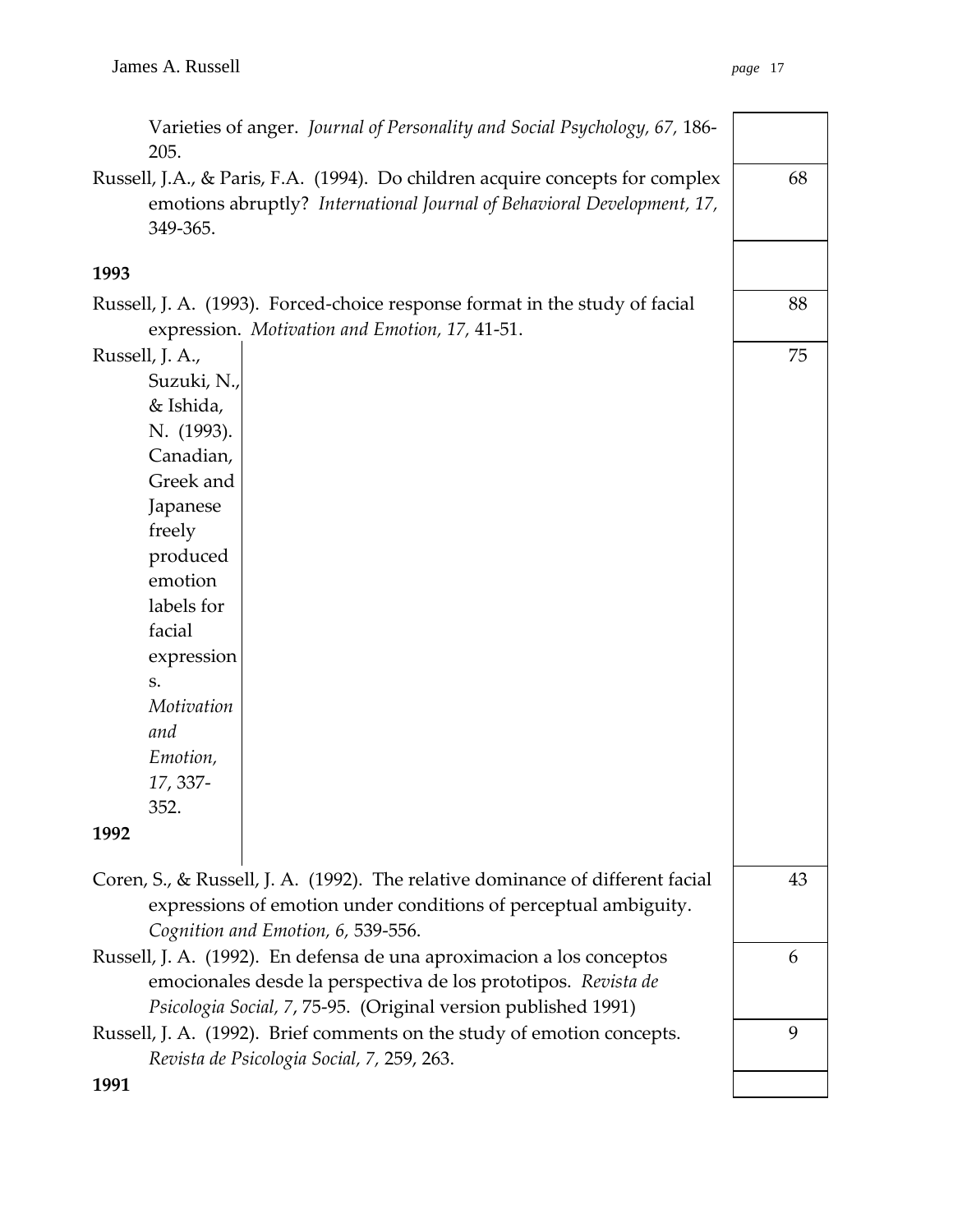| Fehr, B., & Russell, J.A. (1991). The concept of love viewed from a prototype<br>perspective. Journal of Personality and Social Psychology, 60, 425-438.                                                          | 299  |
|-------------------------------------------------------------------------------------------------------------------------------------------------------------------------------------------------------------------|------|
| Russell, J. A. (1991). Rejoinder to Ekman, O'Sullivan, and Matsumoto.<br>Motivation and Emotion, 15, 177-184.                                                                                                     | 10   |
| Russell, J. A. (1991). Natural language concepts of emotion. In D. J. Ozer, J.<br>M. Healy, Jr., & A. J. Stewart (Eds.), Perspectives in personality: Self and<br>emotion (pp. 119-137) London: Jessica Kingsley. | 14   |
| Russell, J.A. (1991). In defense of a prototype approach to emotion concepts.<br>Journal of Personality and Social Psychology, 60, 37-47.                                                                         | 217  |
| Russell, J. A. (1991). Culture and the categorization of emotion.<br>Psychological Bulletin, 110, 426-450.                                                                                                        | 964  |
| Russell, J. A. (1991). The contempt expression and the relativity thesis.<br>Motivation and Emotion, 15, 149-168.                                                                                                 | 94   |
| Russell, J. A. (1991). Negative results on a reported facial expression of<br>contempt. Motivation and Emotion, 15, 281-291.                                                                                      | 54   |
| 1990                                                                                                                                                                                                              |      |
| Russell, J.A. (1990). The preschooler's understanding of the causes and<br>consequences of emotion. Child Development, 61, 1872-1881.                                                                             | 93   |
| 1989                                                                                                                                                                                                              |      |
| Russell, J. A. (1989). Measures of emotion. In R. Plutchik & H. Kellerman<br>(Eds.), Emotion: Theory, research and experience (Vol. 4, pp. 83-111). New<br>York: Academic Press.                                  | 251  |
| Russell, J. A. (1989). Culture, scripts, and children's understanding of<br>emotion. In C. Saarni & P. L. Harris (Eds.), Children's understanding of<br>emotions. Cambridge: University of Cambridge Press.       | 108  |
| Russell, J.A., Weiss, A., & Mendelsohn, G.A. (1989). Affect Grid: A single-<br>item scale of pleasure and arousal. Journal of Personality and Social<br>Psychology, 57, 493-502.                                  | 1043 |
| Russell, J.A., Lewicka, M., & Niit, T. (1989). A cross-cultural study of a<br>circumplex model of affect. Journal of Personality and Social Psychology,<br>57, 848-856.                                           | 24   |
| 1988                                                                                                                                                                                                              |      |
| Russell, J. A. (1988). Affective appraisals of environments. In J. L. Nasar<br>(Ed.), Environmental aesthetics: Theory, research, and applications.<br>Cambridge: Cambridge University Press.                     |      |
| Russell, J. A. (1988). A review of R. Gifford's Environmental psychology.<br>Canadian Journal of Behavioral Science, 20, 230-231.                                                                                 |      |
| Russell, J. A., & Fehr, B. (1988). Reply to Ekman and O'Sullivan. Journal of<br>Experimental Psychology: General, 117, 89-90.                                                                                     | 18   |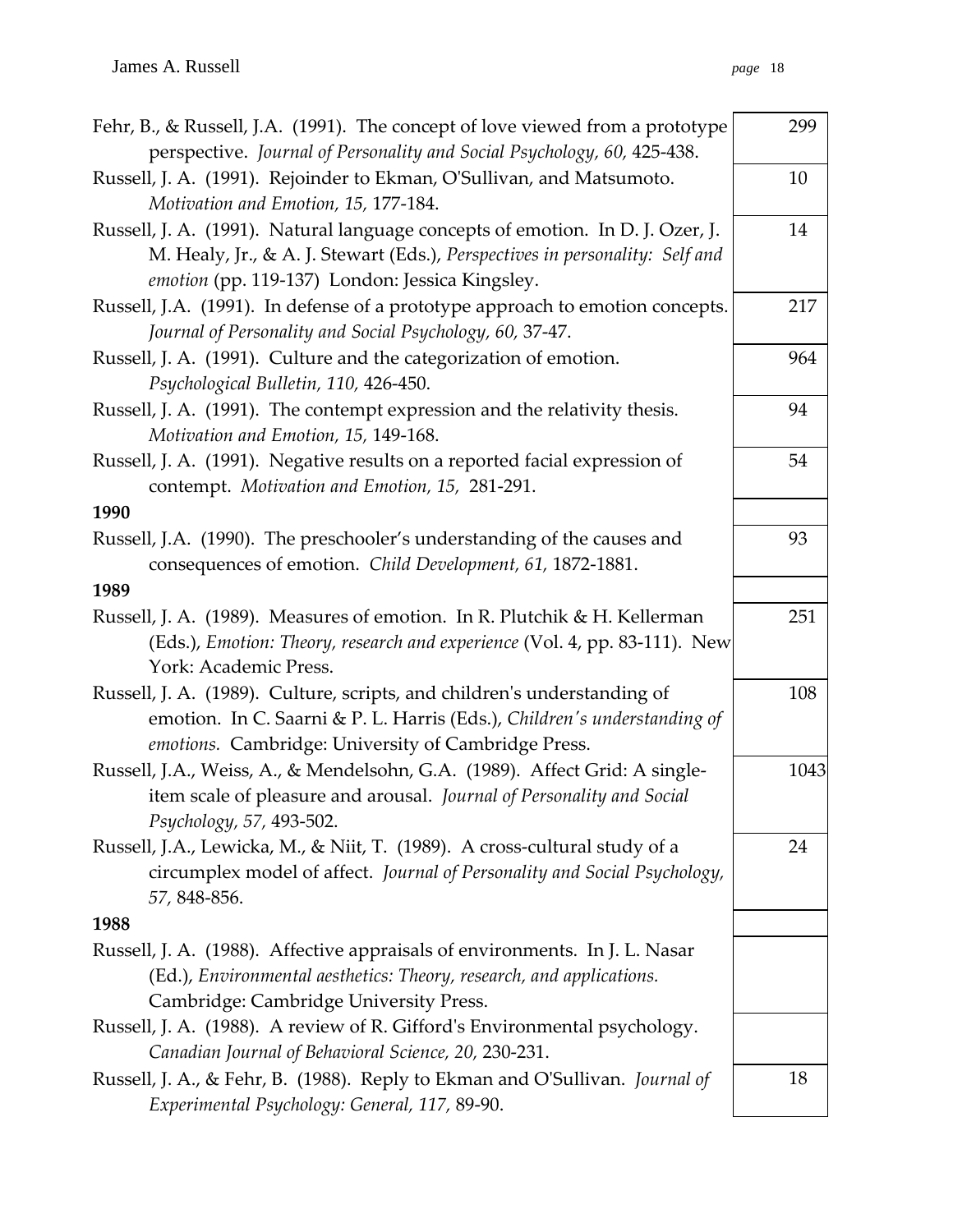| Snodgrass, J., Russell, J. A., & Ward, L. M. (1988). Planning, mood, and<br>place-liking. Journal of Environmental Psychology, 8, 209-222.                                                                             | 28  |
|------------------------------------------------------------------------------------------------------------------------------------------------------------------------------------------------------------------------|-----|
| Ward, L. M., Snodgrass, J., Chew, B., & Russell, J. A. (1988). The role of<br>plans in cognitive and affective responses to places. Journal of<br>Environmental Psychology, 8, 1-8.                                    | 52  |
| 1987                                                                                                                                                                                                                   |     |
| Russell, J. A. (1987). Comments on articles by Frijda and by Conway and<br>Bekerian. Cognition and Emotion, 1, 193-199.                                                                                                | 33  |
| Russell, J. A., & Fehr, B. (1987). Relativity in the perception of emotion in<br>facial expressions. Journal of Experimental Psychology: General, 116, 223-<br>237.                                                    | 212 |
| Russell, J.A., & Snodgrass, J. (1987). Emotion and the environment. In D.<br>Stokols and I. Altman (Eds.), Handbook of Environmental Psychology.<br>New York: Wiley.                                                   | 459 |
| 1986                                                                                                                                                                                                                   |     |
| Bullock, M., & Russell, J.A. (1986). Concepts of emotion in developmental<br>psychology. In C.E. Izard & P. Read (Eds.), Measuring emotions in<br>infants and children: Vol. 2. Cambridge: Cambridge University Press. | 99  |
| Russell, J.A., & Bullock, M. (1986). Fuzzy concepts and the perception of<br>emotion in facial expressions. Social Cognition, 4, 309-341.                                                                              | 137 |
| Russell, J.A., & Bullock, M. (1986). On the dimensions preschoolers use to<br>interpret facial expressions of emotion. Developmental Psychology, 22,<br>97-102.                                                        | 145 |
| Russell, J.A., & Woudzia, L. (1986). Affective judgments, common sense,<br>and Zajonc's thesis of independence. Motivation and Emotion, 10, 169-<br>183.                                                               | 17  |
| 1985                                                                                                                                                                                                                   |     |
| Bullock, M., & Russell, J.A. (1985). Further evidence on preschoolers'<br>interpretation of facial expressions. International Journal of Behavioral<br>Development, 8, 15-38.                                          | 97  |
| Russell, J.A., & Bullock, M. (1985). Multidimensional scaling of emotional<br>facial expressions: Similarity from preschoolers to adults. Journal of<br>Personality and Social Psychology, 48, 1290-1298.              | 340 |
| 1984                                                                                                                                                                                                                   |     |
| Bullock, M., & Russell, J.A. (1984). Preschool children's interpretation of<br>facial expressions of emotion. International Journal of Behavioral<br>Development, 7, 193-214.                                          | 142 |
| Fehr, B., & Russell, J.A. (1984). Concept of emotion viewed from a prototype<br>perspective. Journal of Experimental Psychology: General, 113, 464-486.                                                                | 968 |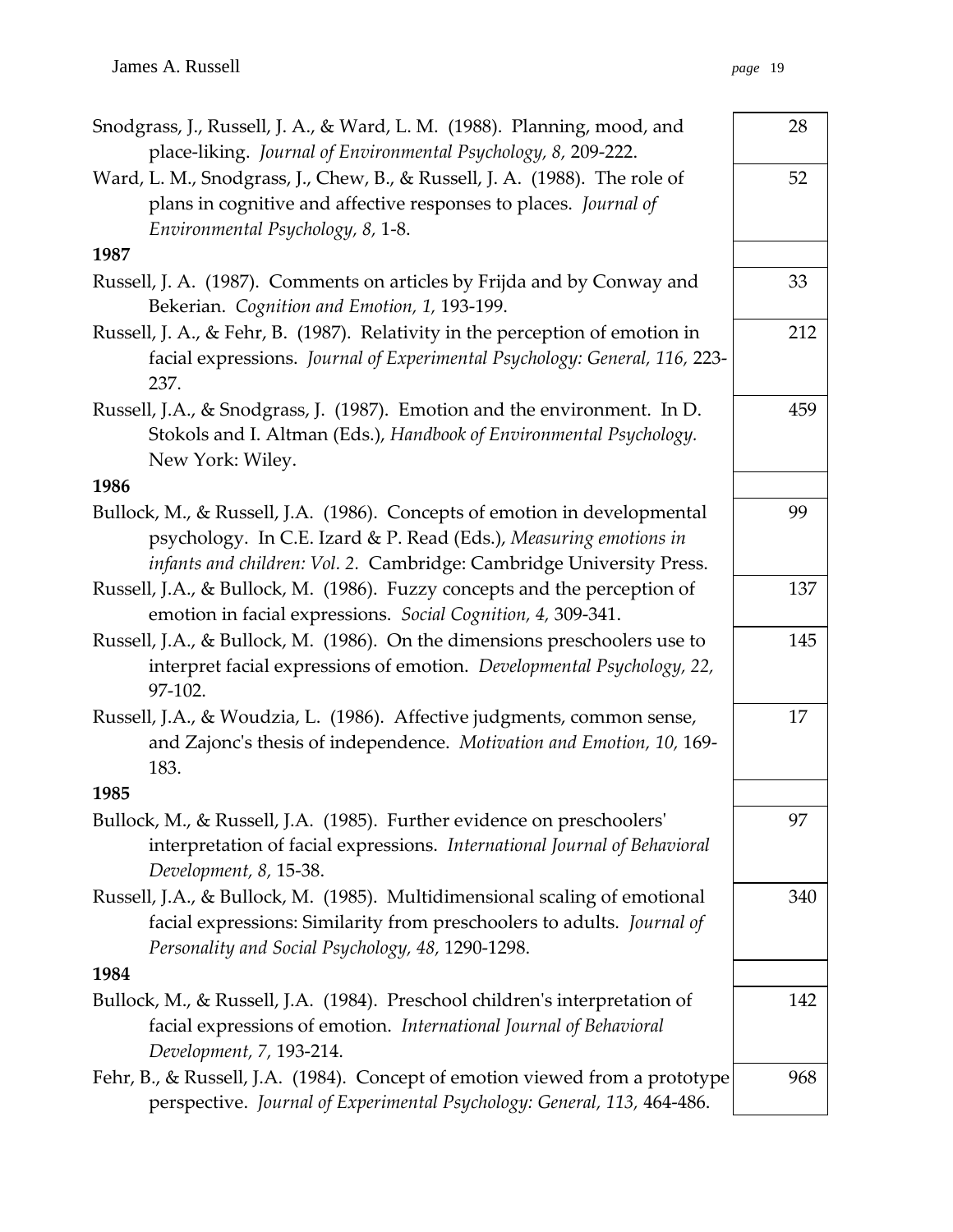| Ridgeway, D., Hare, R.D., Waters, E., & Russell, J.A. (1984). Affect and<br>sensation seeking. Motivation and Emotion, 8, 205-210.                                                                      | 9   |
|---------------------------------------------------------------------------------------------------------------------------------------------------------------------------------------------------------|-----|
| Russell, J.A., & Lanius, U. (1984). Adaptation level and the affective<br>appraisal of environments. Journal of Environmental Psychology, 4, 119-<br>135.                                               | 204 |
| 1983                                                                                                                                                                                                    |     |
| Genereux, R.L., Ward, L.M., & Russell, J.A. (1983). The behavioral<br>component in the meaning of places. Journal of Environmental<br>Psychology, 3, 43-55.                                             | 112 |
| Russell, J.A. (1983). Pancultural aspects of the human conceptual<br>organization of emotions. Journal of Personality and Social Psychology,<br>45, 1281-1288.                                          | 375 |
| Russell, J.A., & Ridgeway, D. (1983). Dimensions underlying children's<br>emotion concepts. Developmental Psychology, 19, 795-804.<br>1982                                                              | 128 |
| Fehr, B., Russell, J.A., & Ward, L.M. (1982). Prototypicality of emotions: A<br>reaction time study. Bulletin of the Psychonomic Society, 20, 253-254.                                                  | 49  |
| Russell, J.A., & Steiger, J.H. (1982). The structure in persons' implicit<br>taxonomy of emotions. Journal of Research in Personality, 16, 447-469.                                                     | 51  |
| Russell, J.A., & Ward, L.M. (1982). Environmental psychology. In M.R.<br>Rosenzweig & L. W. Porter (Eds), Annual Review of Psychology: Vol. 33<br>(pp. 651-688).                                        | 365 |
| 1981                                                                                                                                                                                                    |     |
| Russell, J.A., Ward, L.M., & Pratt, G. (1981). The affective quality attributed<br>to environments: A factor analytic study. Environment and Behavior,<br>1981, 13, 259-288.                            | 350 |
| Russell, J.A., & Ward, L.M. (1981). On the psychological reality of<br>environmental meaning: A reply to Daniel and Ittelson. Journal of<br>Experimental Psychology: General, 110, 163-168.             | 12  |
| Russell, J.A. (1981). An emotion research sampler. [A review of K.R.<br>Blankstein, P. Pliner, & J. Polivy, Assessment and modification of<br>emotional behavior] Contemporary Psychology, 26, 450-451. |     |
| Ward, L.M., & Russell, J.A. (1981). Cognitive set and the perception of place.<br>Environment and Behavior, 1981, 13, 610-632.                                                                          | 68  |
| Ward, L.M., & Russell, J.A. (1981). The psychological representation of<br>molar physical environments. Journal of Experimental Psychology:<br>General, 110, 121-152.                                   | 233 |
| 1980                                                                                                                                                                                                    |     |
| Ridgeway, D., & Russell, J.A. (1980). Reliability and validity of the                                                                                                                                   | 75  |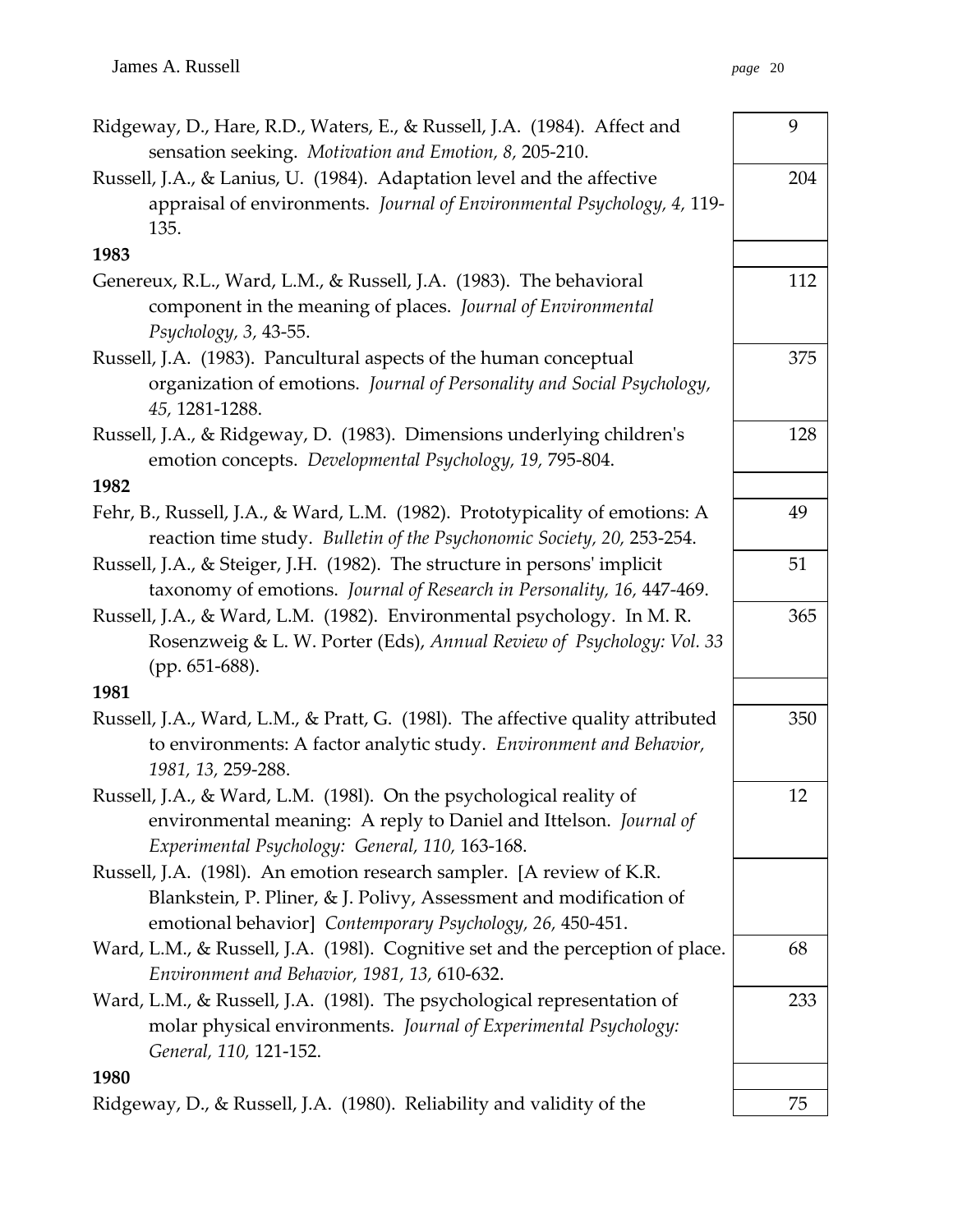| sensation-seeking scale: Psychometric problems in Form V. Journal of                                                                                                                                                                            |      |
|-------------------------------------------------------------------------------------------------------------------------------------------------------------------------------------------------------------------------------------------------|------|
| Consulting and Clinical Psychology, 48, 662-664.                                                                                                                                                                                                |      |
| Russell, J.A., & Pratt, G. (1980). A description of the affective quality of<br>environments. Journal of Personality and Social Psychology, 38, 311-322.                                                                                        | 1162 |
| Russell, J.A. (1980). A circumplex model of affect. Journal of Personality and<br>Social Psychology, 39, 1161-1178.                                                                                                                             | 9268 |
| Russell, J.A., & Bond, C.R. (1980). Individual differences in beliefs<br>concerning emotions conducive to alcohol use. Journal of Studies on<br>Alcohol, 41, 753-759.                                                                           | 17   |
| Ward, L.M., Russell, J.A., & Clement, N. (1980). Psychological aspects of<br>wave climate in small craft harbors. JSAS Catalog of Selected Documents<br>in Psychology, 10. Ms. 2157.                                                            |      |
| 1979                                                                                                                                                                                                                                            |      |
| Russell, J.A. (1979). Affective space is bipolar. Journal of Personality and<br>Social Psychology, 37, 345-356.                                                                                                                                 | 744  |
| Russell, J.A., & Bond, C.R. (1979). Beliefs among college students on settings<br>and emotions conducive to alcohol and marijuana use. International<br>Journal of the Addictions, 14, 977-986.                                                 | 10   |
| 1978                                                                                                                                                                                                                                            |      |
| Mehrabian, A., & Russell, J.A. (1978). A questionnaire measure of habitual<br>alcohol use. Psychological Reports, 43, 803-806.                                                                                                                  | 118  |
| Russell, J.A. (1978). Evidence of convergent validity on the dimensions of<br>affect. Journal of Personality and Social Psychology, 36, 1152-1168.                                                                                              | 241  |
| Russell, J.A., & Mehrabian, A. (1978). Approach-avoidance and affiliation as<br>functions of the emotion-eliciting quality of an environment.<br>Environment and Behavior, 10, 355-387.                                                         | 175  |
| Russell, J.A., & Mehrabian, A. (1978). Environmental, task and<br>temperamental effects on work performance. Humanitas, 14, 75-95.                                                                                                              | 6    |
| 1977                                                                                                                                                                                                                                            |      |
| Russell, J.A., & Ward, L.M. (1977). From cognitive mapping to<br>environmental cognition. [A review of G.T. Moore and R.G. Golledge<br>(Eds.), Environmental Knowing: Theories, Research and Methods],<br>Contemporary Psychology, 22, 692-694. |      |
| Russell, J.A., & Mehrabian, A. (1977). Evidence for a three-factor theory of<br>emotions. Journal of Research in Personality, 11, 273-294.                                                                                                      | 1156 |
| Russell, J.A., & Mehrabian, A. (1977). Environmental effects on drug use.<br>Environmental Psychology and Nonverbal Behavior, 2, 109-123.                                                                                                       | 20   |
| Suedfeld, P., Russell, J.A., Ward, L.M. Szigeti, F., & Davis, G. (Eds.). (1977).<br>The behavioral basis of design/EDRA, Book 2. Stroudsburg, Penna.:                                                                                           |      |